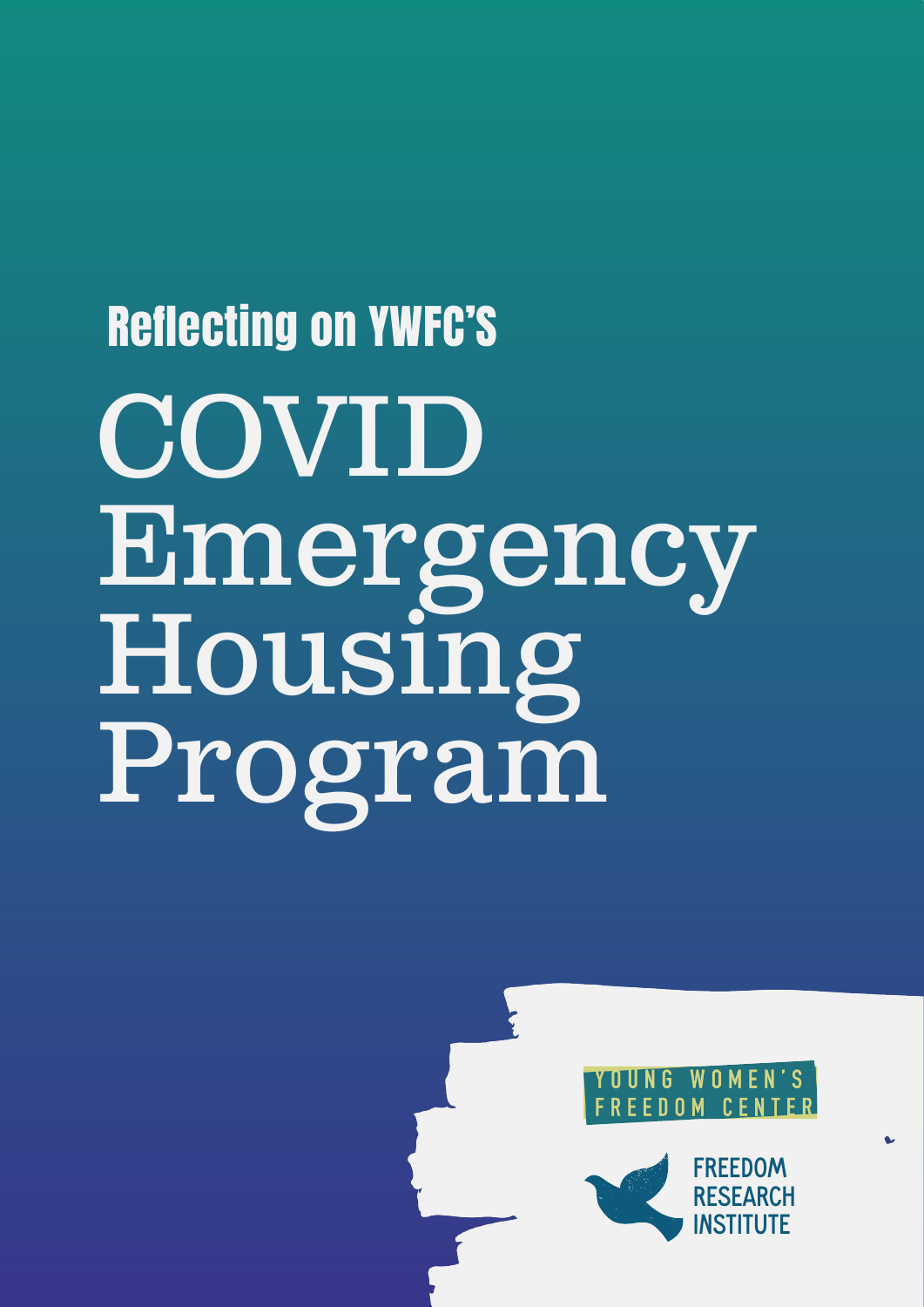## About the Young Women's Freedom Center

Founded in 1993, Young Women's Freedom Center (YWFC) is a leadership and advocacy organization led by systems-involved cis and trans young women and girls, trans young men and boys, and gender expansive youth of color who have grown up in poverty, worked in the underground street economy, and have been criminalized by social services such as foster care, welfare, and the mental health systems. By offering safety, sisterhood & siblinghood, economic opportunities, accessible education and healing, we build selfdetermination, confidence and self-worth. Our sisters and siblings support one another in living self-determined, healthy and fulfilling lives, while building our individual and collective power to change conditions, culture and policy toward decarceration and decriminalization. We believe that those most impacted by cycles of poverty, violence, exploitation, and incarceration are the experts in their own lives and best positioned to identify and lead the change needed to support true and transformative justice.

Avila Moreta, Luna. (2021, July). Reflecting on YWFC's COVID-19 Emergency Housing Program. Young Women's Freedom Center.

Copyright © August 2021 Permission is granted to reproduce and share this document with attribution to the Young Women's Freedom Center. For inquiries please contact: info@youngwomenfree.org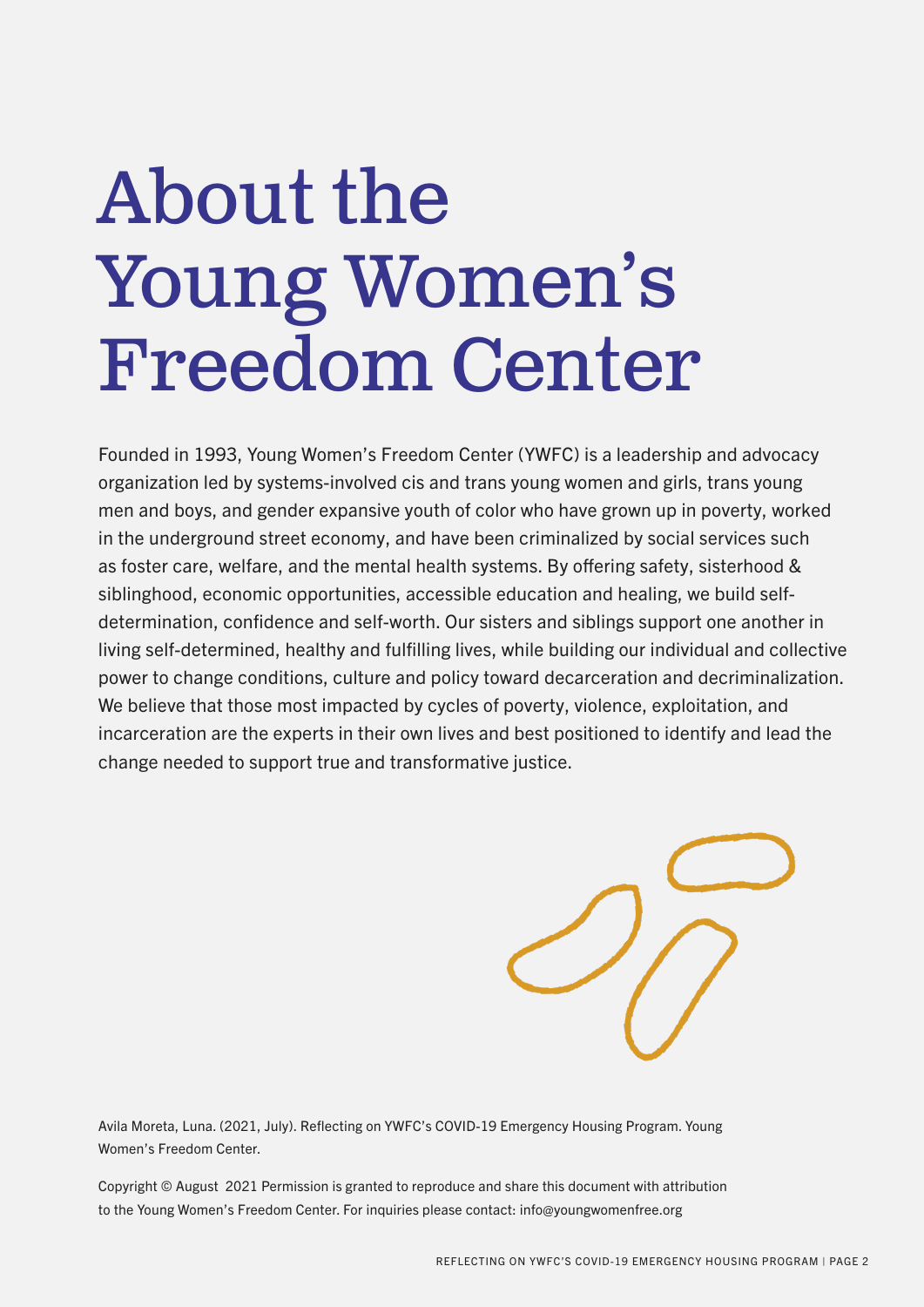## Introduction

2020 was a busy year at the Young Women's Freedom Center.

From an unprecedented pandemic to an explosion of involvement in movements against systemic racism across the United States. We were pulled in many directions by the needs of our participants, our communities, and our movements for liberation. We were forced to critically reflect on how we could pivot our programming and advocacy to best support the immediate needs and long-term wellness of system-impacted cis and trans women, trans men, and gender-expansive folks. We found new digital spaces to share support with our participants, and we found funding to keep our communities afloat with their day-to-day needs. We were pushed to jump headfirst into work that we knew was necessary, but we had never before tried to implement ourselves.

YWFC's COVID-19 Emergency Housing Program was one such leap of faith and is a testament to the fact that such bold efforts are often required to produce our movement's greatest successes. *This report is a small window into our experience providing safe and supportive emergency housing differently with our communities during uncertain times.* We hope that the experiences, successes, and challenges shared here will inform and shape how housing providers model their programming to meet the needs of system-impacted cis and trans women, trans men, and gender-expansive community members. As well as inspire housing programs that break from traditional models that replicate system-based logics, which perpetuate harm against our communities.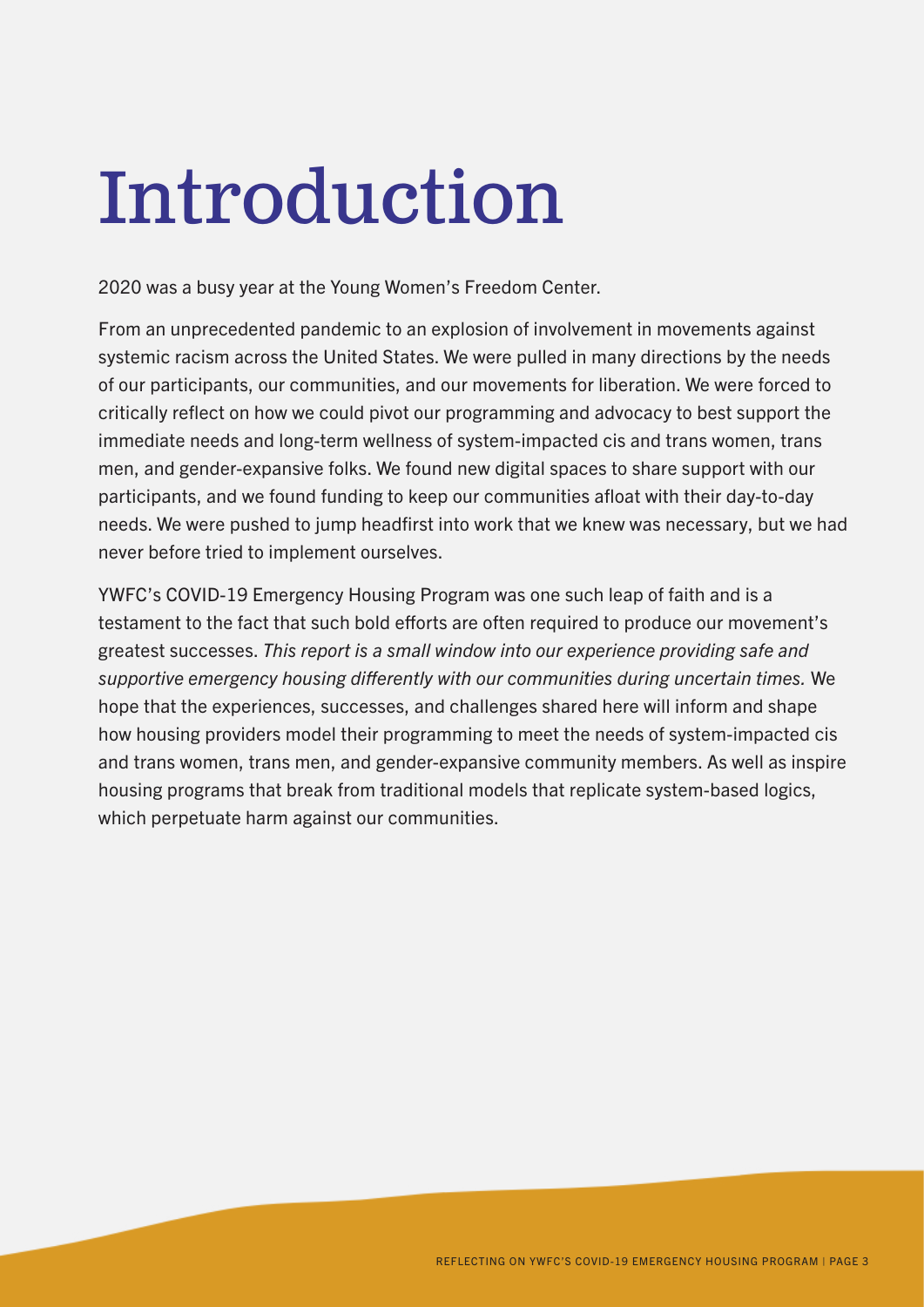

## Context

The vision for the Young Women's Freedom Center's COVID-19 Emergency Housing Program emerged from a confluence of circumstances that created the conditions for us to be bold and creative in meeting the immediate needs of our communities during an unprecedented crisis. Collectively and individually, we have, for many years, witnessed the incredible need for accessible housing for our communities amidst the Bay Area's housing crisis. Since 1993, when YWFC opened its doors as the Street Survival Project in San Francisco, we have been working with young people who have navigated housing instability on a daily basis. Almost all of the staff members working at the YWFC in the early days were houseless and unstably housed. We were young people who had to create our solutions to these problems on our own at very early ages, long before we were legally able to receive public assistance or rent rooms at 18 or 21. We squatted in buildings, lived in SROs (Single Room Occupancy Hotels) in the Tenderloin, shared housing with older partners, traded sex for shelter, navigated homeless youth shelters and group homes, and so much more.

What we knew then is still echoed today. Young people are still navigating these crises in the present day and continue to express a lack of housing options that limit their ability to make choices best for their own lives. The many ways most housing options replicate systems have continued to harm us and created additional barriers for us to feel safe and supported in many housing options. Zero tolerance policies around substance use and rule violations, punitive organizational cultures and, unaccountable staff, dehumanizing savior-based models, women's shelters that overtly or covertly exclude the participation of trans women and the nearly complete lack of housing options for trans men, programs staff without cultural competency skills or trauma-informed perspectives, and many other factors often intersect to create housing situations that set up our community members for stress, dehumanization, and failure in the scarce number of housing options available in the San Francisco Bay Area.

YWFC wanted to use this deep knowledge and lived experience to one day create a housing program that was fundamentally based on our organizational principles: valuing the expertise and leadership of those most impacted by systems, supporting self-determination, and the transformative power of sisterhood/ siblinghood. Before opening up our housing program during COVID-19, YWFC had been taking housing as a possibility more seriously for the past five years. We conducted many focus groups and interviews with young people and people returning home from prison about housing and met in neighborhoods across San Francisco to talk about displacement, houselessness, and what people needed and wanted.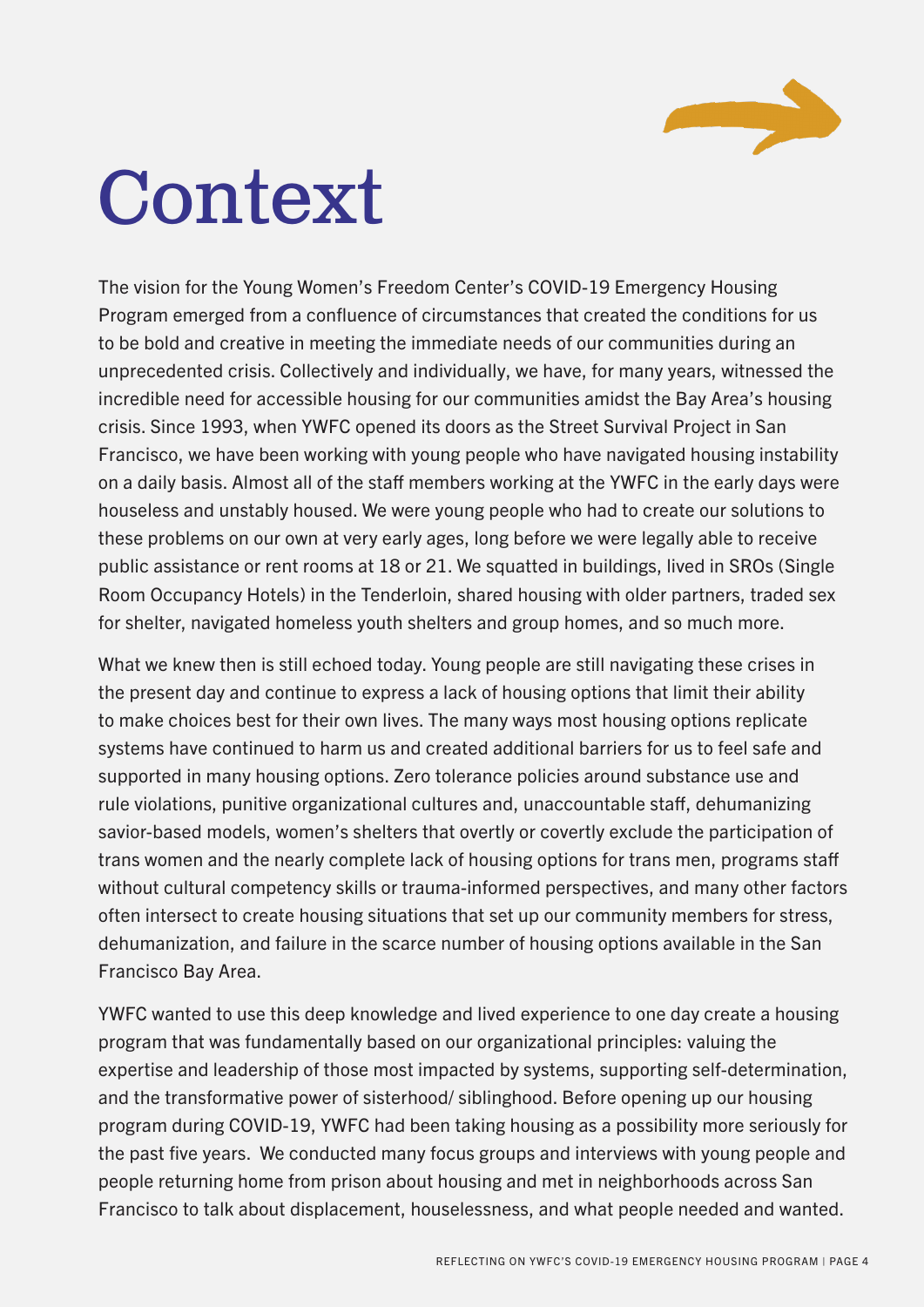Through our Freedom Research Institute, we launched our first comprehensive report entitled "A Radical Model for Decriminalization" which was grounded in more than 100 interviews with young people in San Francisco that had experienced incarceration, foster care and life on the streets.

In the course of conducting those interviews, we discovered that housing was one of the most significant needs for our communities and one of the most painful topics of discussion for many.

With the rapid rise of COVID-19 cases and subsequent shelter-in-place measures in the state of California beginning in March 2020, our vision of what safe and supportive housing could look like for our communities took on a new urgency. Most programs and shelters in the Bay Area suspended their intake processes for new residents. We anticipated a rise in releases from the California state prison system and local county jails, and a rise in domestic violence incidents in quarantine. YWFC moved quickly to pivot our work to best support the cis and trans women, trans men, and gender-expansive people who would be disproportionately impacted by these shifts and needed a safe and affirming place to shelter-in-place and receive support to build greater stability in their lives. We met as a team and took all of our best thinking to ideate what housing could be. We pulled from all of our bad experiences, how we had been criminalized, and what we would want to create our model.

Funding such a project proved to be a major challenge. Our initial strategy was to get unrestricted funding to pilot the project in a way that gave us the freedom to implement and build out the program based in large part on the model of other YWFC programming. We thought that once we piloted a successful program, we would circle back with local and state funding sources to show them our impact and to secure longer-term funding. This was at a time when counties across the state, the governor's office, and state departments were trying to figure out housing solutions for the large population of houseless communities in the Bay Area, which were vulnerable to COVID-19. We approached many local governments and the state of California, but had no success securing housing dollars. We were eventually able to connect with a private funder who was willing to invest unrestricted funds to jump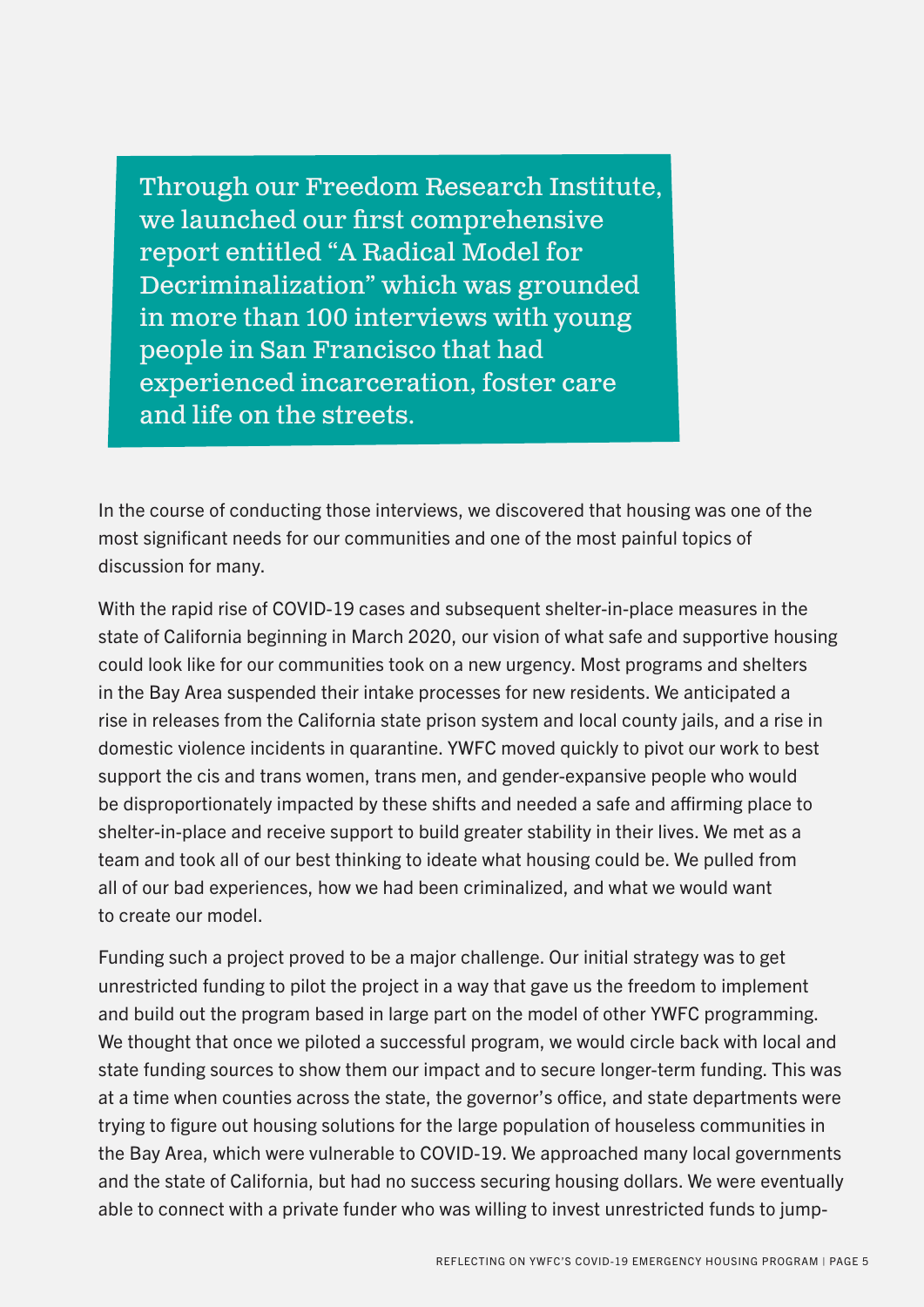start our vision in this critical moment. A second private foundation pitched in, offering additional beds prioritizing survivors of domestic violence. In the process of working with passionate funders, community partners, and a space that was willing to host our vision, YWFC's COVID-19 Emergency Housing Program was born less than two months later.

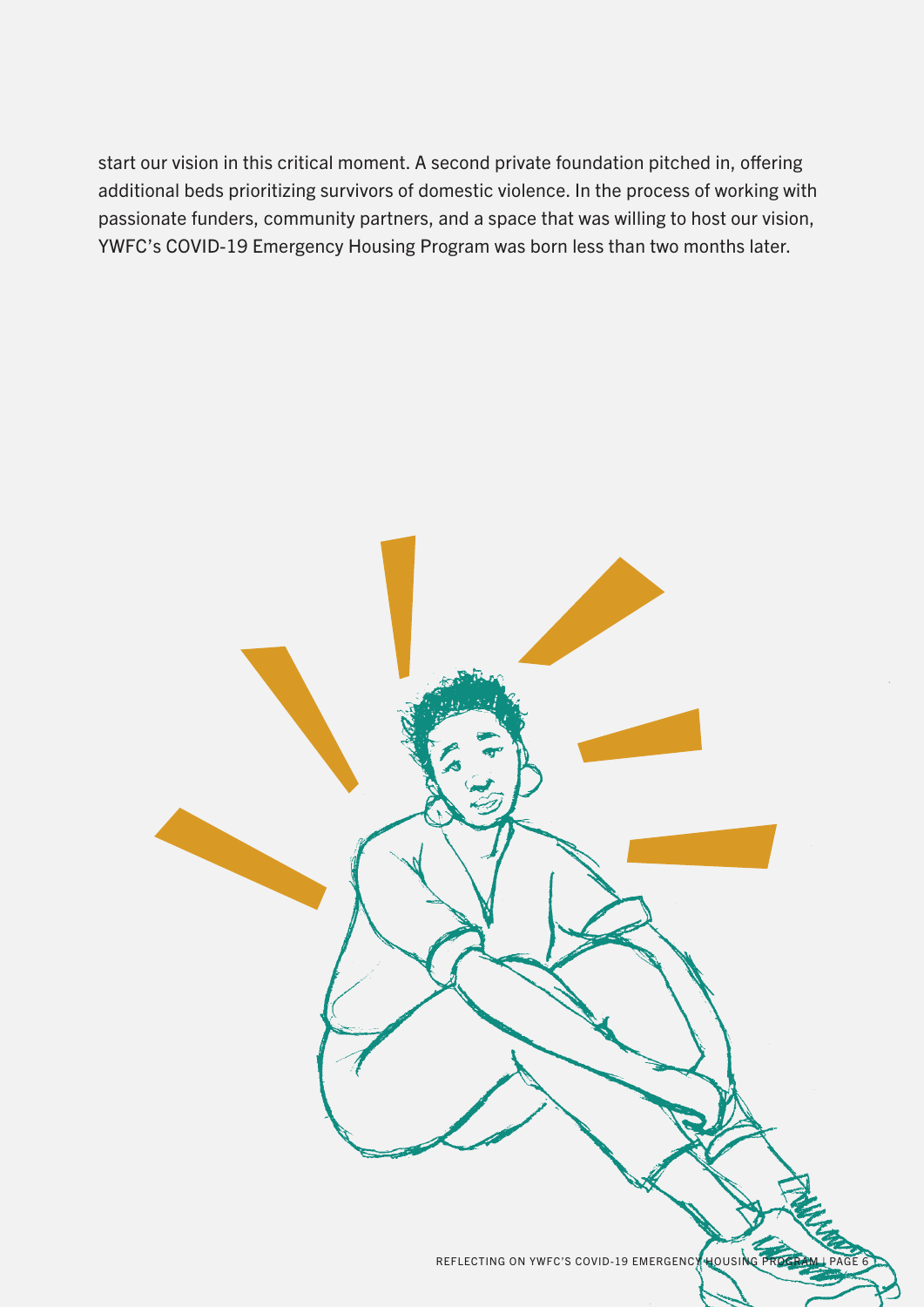## Vision

The HomeFree COVID-19 Emergency Housing Program emerged as a 90-day program to provide emergency housing during COVID-19 for cis and trans women, trans men, and gender-expansive people, who were unhoused or unsafely housed and system-impacted, formerly incarcerated, and survivors of gender-based and intimate partner violence and exploitation. It was located at a small hotel in San Francisco, outside of the city's downtown area in a neighborhood still accessible by the city's public transit system. Because we intended for the space to be utilized by survivors of domestic violence to feel safe, the program's location was kept confidential, and no visitors were allowed. Each participant had a private room and bathroom in the space and was supplied with a laptop and basic necessities for living well during their stay. Meals were provided twice a day for all residents and in all common spaces of the hotel COVID-19 safety protocols were rigorously enforced to protect the health of all residents. We partnered with local community-based health workers to provide health screening and free COVID-19 testing for all participants.

YWFC worked hard to center the dignity and self-determination of our communities in structuring what our housing program would look like. We were well aware of what had not worked when we or our loved ones or community members had tried to access many transitional housing programs in the past, and this knowledge and set of collective lived experiences helped us define a model for the COVID-19 Emergency Housing Program which stood in contrast to those creating system-based models which encourage punitive-based discipline procedures, surveillance, and imposing what their ideas of "success" looks like for participants. Instead, we drew on our programming experience to create a model which centered the idea that our participants know what safety, success, and self-determination look like in their own lives.

Our program was staffed by YWFC employees with critical consciousness, lived experiences navigating various systems, a deep passion for their communities, and a commitment to the values that would make this work successful. An onsite site manager, two onsite housing support specialists, 4 life coaches, and an intake coordinator built the foundation of our day-to-day staff at the hotel. YWFC staff also acted as liaisons between building security and participants to ensure that any safety or security issues could be easily addressed in a way that did not include law enforcement intervention and rooted our accountability work with participants in transformative justice-based principles. Our program was also substancefree but operated on harm-reduction-based principles. Ultimately these measures combined with our core programming provided the framework for how we engaged in support for our participants.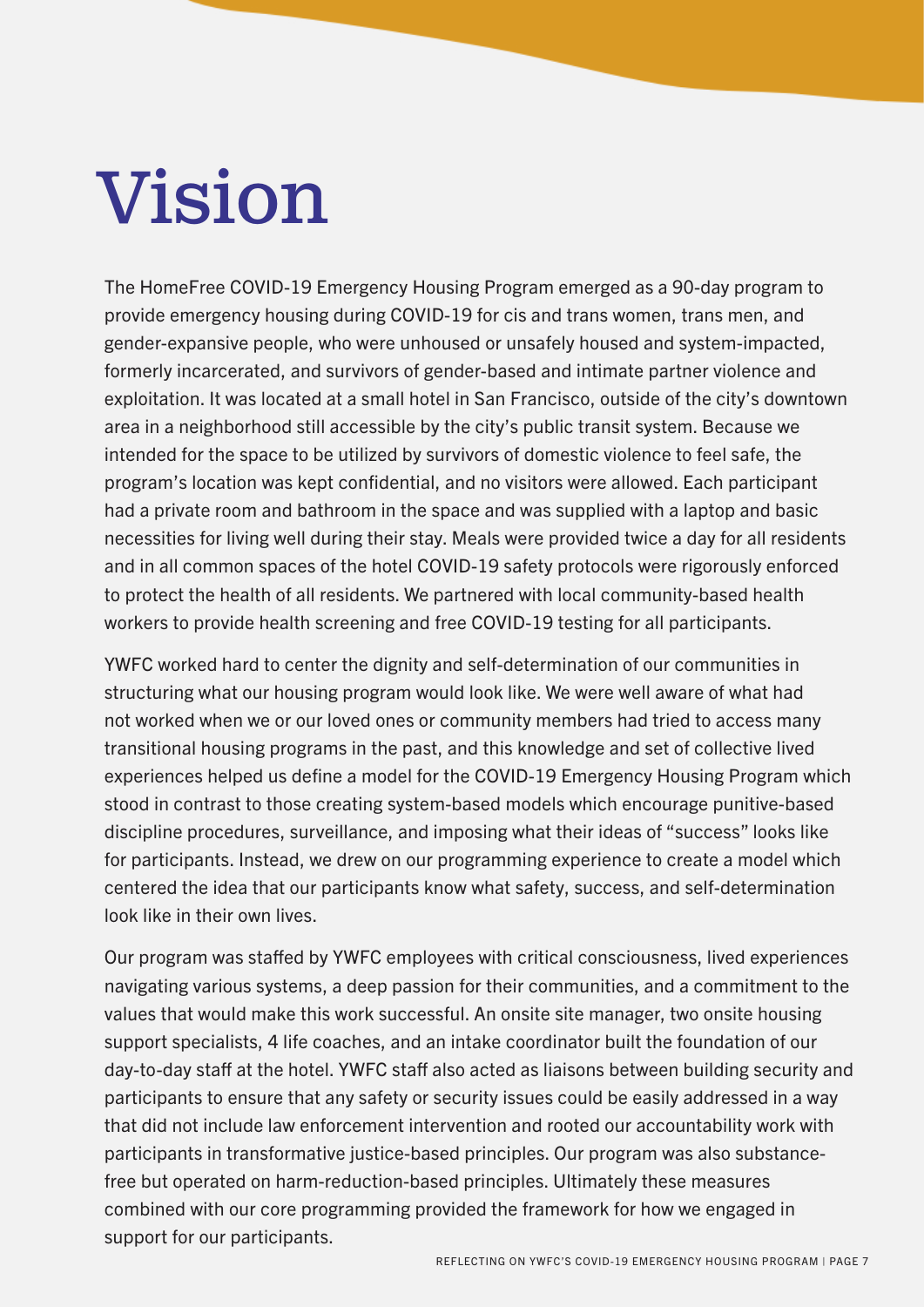#### What is Self-Determination?

Self-determination is one of the four core values of the Young Women's Freedom Center and is central to how we think about all of the leadership development programs we create, the spaces we build, and how we see our greater advocacy work. As cis and trans women, trans men, and gender-expansive folks who have navigated many systems that were not designed without our interests in mind, we know what it is like to be constantly told what our needs are by courts, case managers, school officials, psychiatrists, doctors, and more. So many of these systems also perpetuate discourses that center the idea that many of these people are our saviors who need to swoop in and put us on the 'right' path.

Breaking away from this pattern, we see our participants as leaders and fierce experts on their own lives and needs. YWFC has sought to build models which center such experience-based expertise and wisdom. A commitment to self-determination in our work means breaking away from models which center what systems think our participants need and instead of moving towards a model in which we are always listening to and centering their needs, desires, dreams, and aspirations and partnering with them to figure out how we can support their ability to achieve such things in their lives. Our self-determination coaching model that we offered as a part of our Housing Program is not simply a rebranded way of talking about case management services. It is a new model to return the agency of our participants and allows us to be collaborators and thought partners in supporting them to achieve their own goals.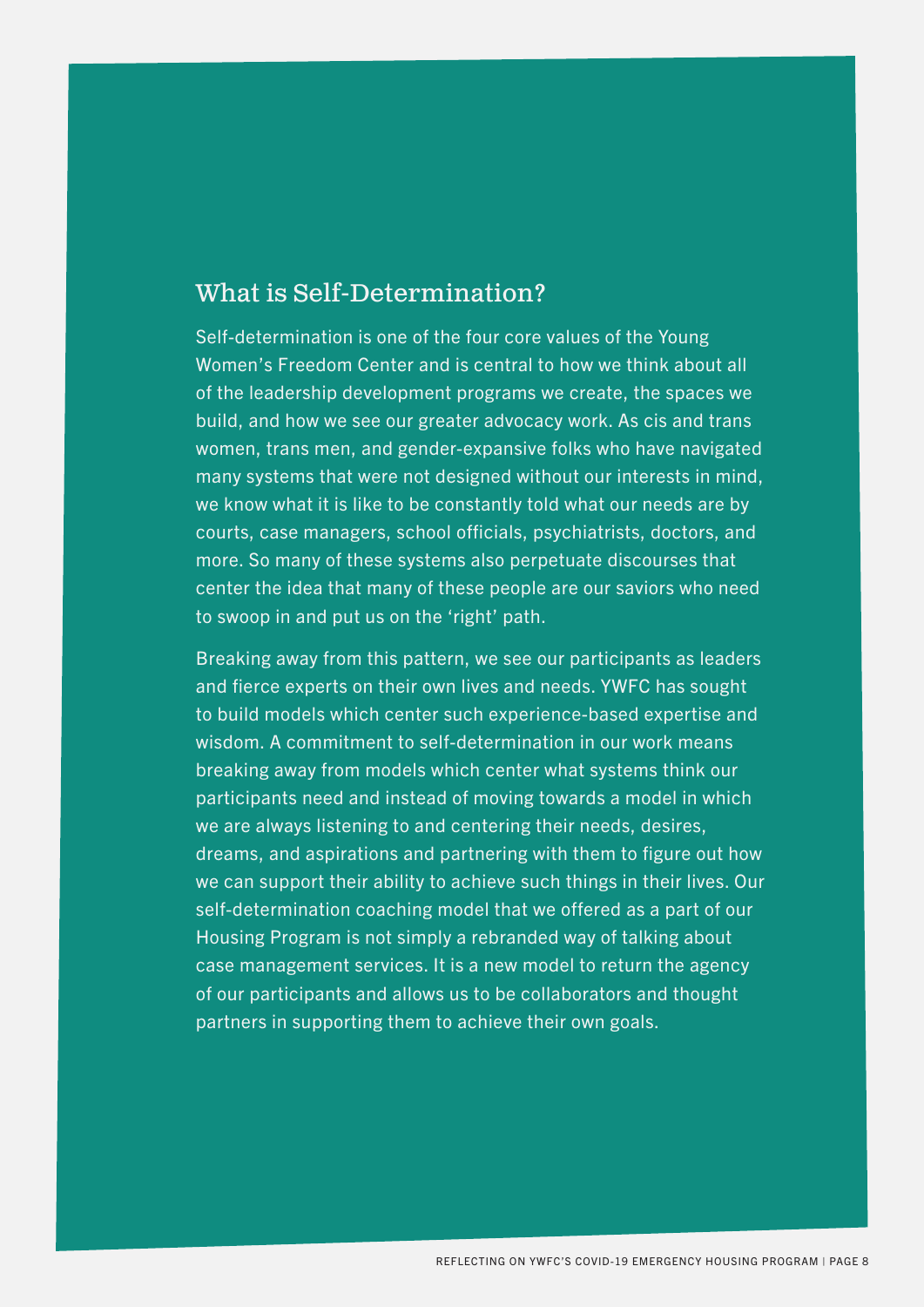66

The life coach, I think that it was also more a way to stay accountable to ourselves. Because that way you're not just setting goals, but you're having someone to actually challenge you, and seeing if you're following through on that. They were willing to do the support, but we were also willing to do the effort. And I think that it came hand in hand.

- PARTICIPANT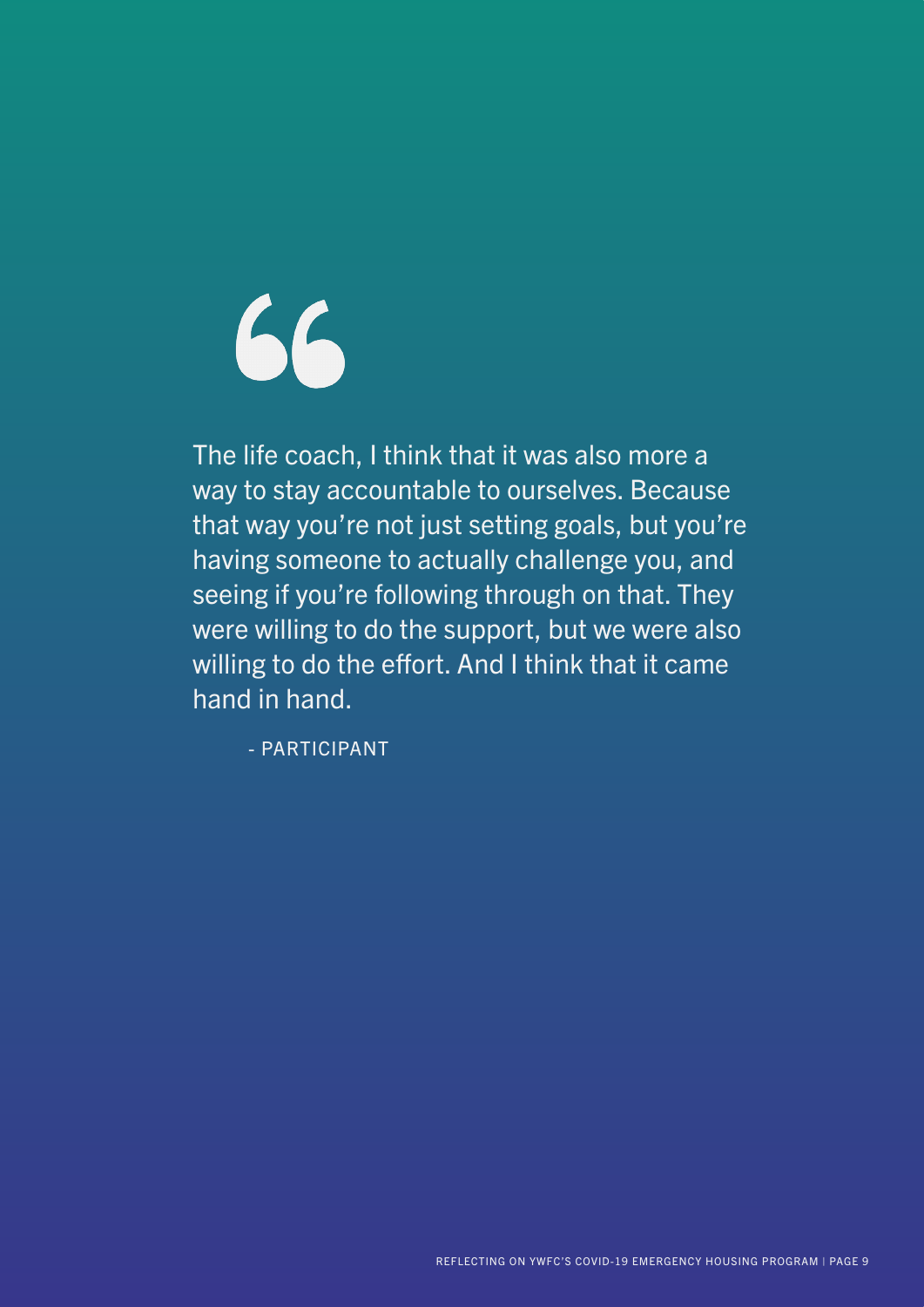#### Core Programming

The physical structure of the Emergency Housing Program was a small hotel located just outside downtown San Francisco. The building itself consisted of:

- A front desk staffed by building employees:
	- Building staff monitored residents coming and going from the site and provided security for the program. Because YWFC did not control the front desk, we made sure to build a culture of communication with building workers that were in alignment with our values. If security or front desk workers believed that there were any issues with residents, we reinforced that YWFC leadership should be the first point of contact to resolve the issue, rather than interacting with participants directly or involving law enforcement without our knowledge or consent. This positioned us to use transformative justice principles to mediate any conflict among residents and respond to any issues with building staff, rather than risking the participant's safety by relying on systems that were not in alignment with our values.
- A small office space occupied by housing program staff: The Site Director, onsite housing support workers, and visiting life coaches occupied a small room at the housing program. Often this office was the first point of contact with new residents and current residents who needed immediate assistance. This room housed intake information and a space to conduct intakes in a confidential setting, and became a reliable place to interface with staff for most of the day.
- Common room and open air courtyard: Both of these areas at different moments were used to conduct weekly resident meetings in healthy and aligned ways, minimizing COVID-19 risks, as well as different workshops and programming options that were offered onsite upon demand.
- Laundry room:

The laundry room included coin-operated washing and drying options for residents. Onsite staff distributed quarters on a weekly basis to residents from the office, and residents organized amongst themselves to fit in everyone's washing and drying time.

• A 'kitchen/dining area:

The kitchen and dining areas were used to prepare and distribute meals for participants onsite twice a day. Use of the dining area to eat was restricted due to social distancing measures, and residents who displayed the appropriate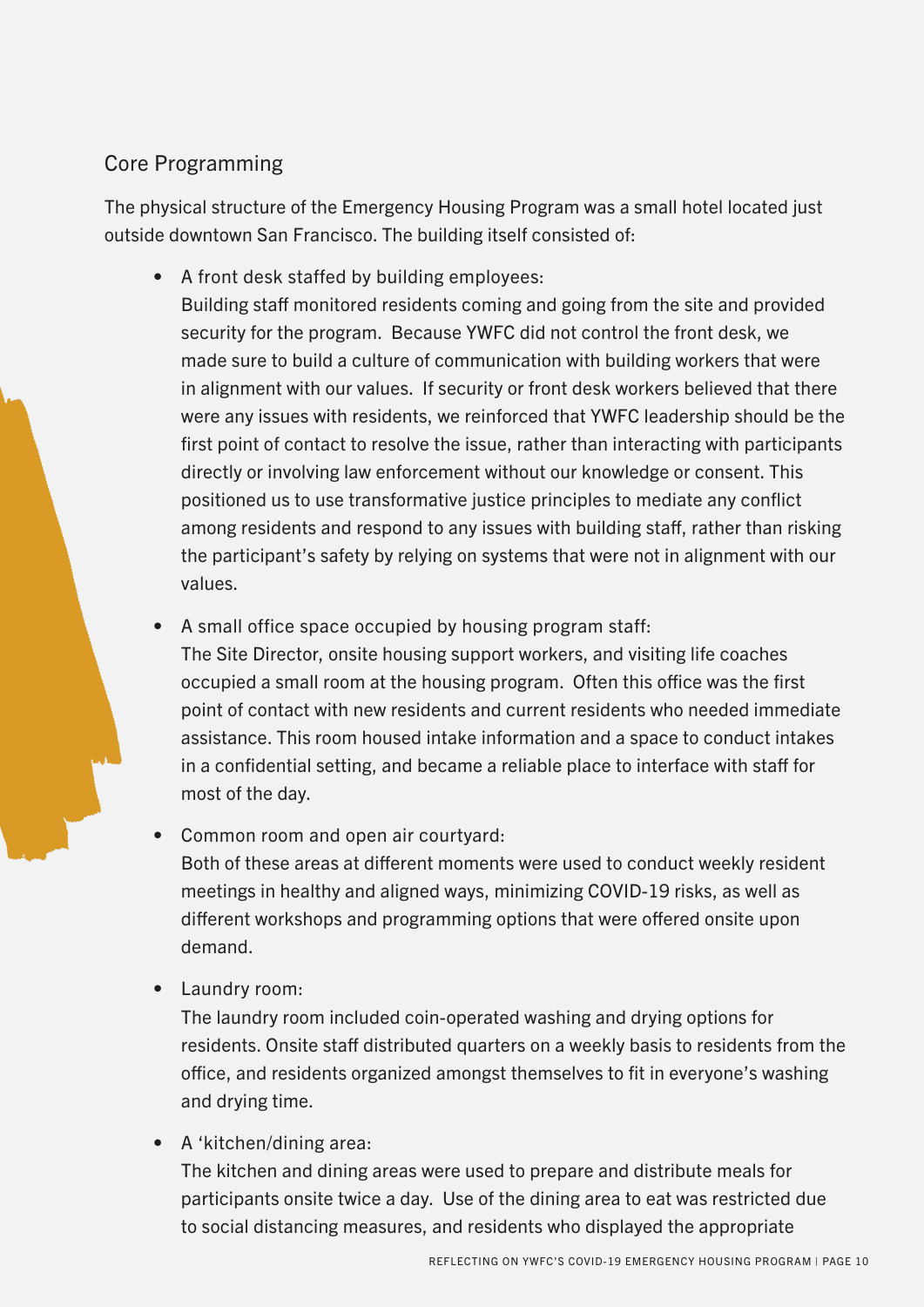leadership and hygiene skills were trained to lead meal preparation and distribution shifts at the site as a leadership opportunity. Participants in the program who worked during scheduled meal times were allowed keys to the kitchen area to eat when they finished their work shifts.

• Individual rooms:

Individual rooms were one hallmark of our program to differentiate our program from most housing options in the San Francisco Bay Area and included beds, private bathrooms, and microwaves. We believed that residents, especially those who have rarely had a space to call their own, should be able to have privacy and dignity in the program as they worked to achieve their goals. At the same time, participants often left their doors open to chat with their neighbors and onsite staff, and a few even asked for roommates. Through our collective processes, we tried to encourage safe methods of community and relationship-building to break the isolation that came with shelter-in-place orders.

The backbone of our program was consistent engagement between participants and their self-determination coaches. Participants and coaches worked together to draft selfdetermination plans that identified participants' self-selected goals that they would like to complete during the program. They met twice a week for the remainder of the program unless coaches determined that more or fewer sessions were needed. Self-determinationbased coaching is at the heart of YWFC's model and, at the same time, could be an adjustment for participants who are used to engaging in programs with a service-based model. One of the objectives of our program was to help participants build capacity and confidence in their ability to center their self-determination and do the necessary work to meet their goals with the support and encouragement of their coaches.

- Based on participants' stated needs and goals, life coaches could link participants with identified outside supportive services, including but not limited to digital AA/NA meetings, transgender or LGBQ support groups, and any other services as needed. Many participants already entered the program knowing which resources worked well for them. We always encouraged continued engagement in support systems that participants knew to be a good fit for themselves and did everything we could to ensure they could stay engaged in these services.
- We also helped participants maintain contact with probation and parole in the circumstances where this was necessary. Because of our commitment to a trauma-informed approach and our collective experiences with probation and parole, we knew that we had to create safe ways for probation and parole to be in regular contact, including onsite visits. We were careful to communicate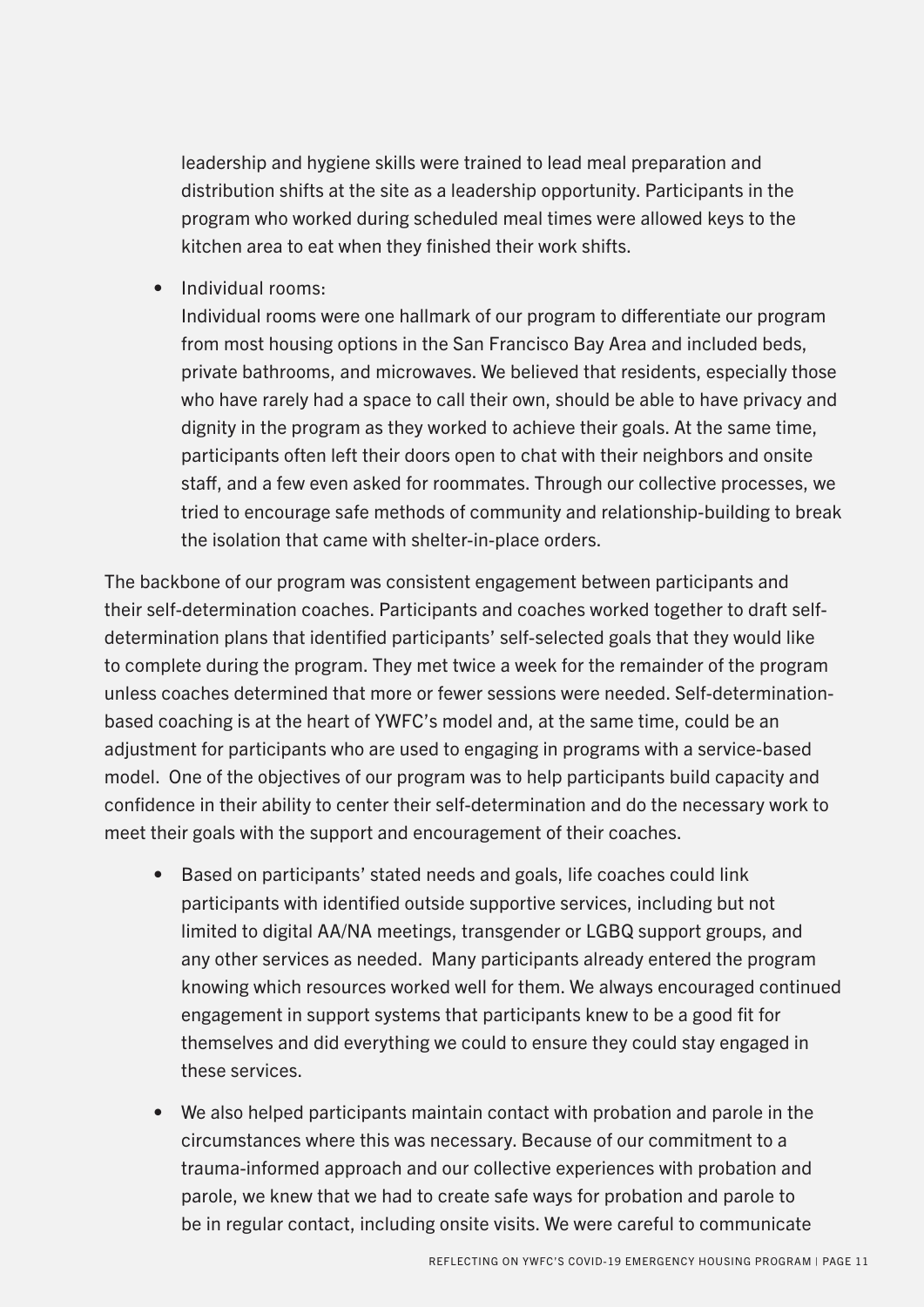# 66

…I felt welcomed. My needs were met right off the bat, right when I entered it. Because I know how to advocate for myself. So I told staff what I lacked, what I really needed help with. And I'd come down there and I'd be fricking having an anxiety attack, and I had so much support around me, helping me get through it… So it was a lot of support and a lot of help. And I know that going there and meeting the people that I met there helped me stay doing good. Because I'm still involved. I'm still involved with you all, and because of the support that they put around me, and helped me believe in myself, it was just amazing there.

- PARTICIPANT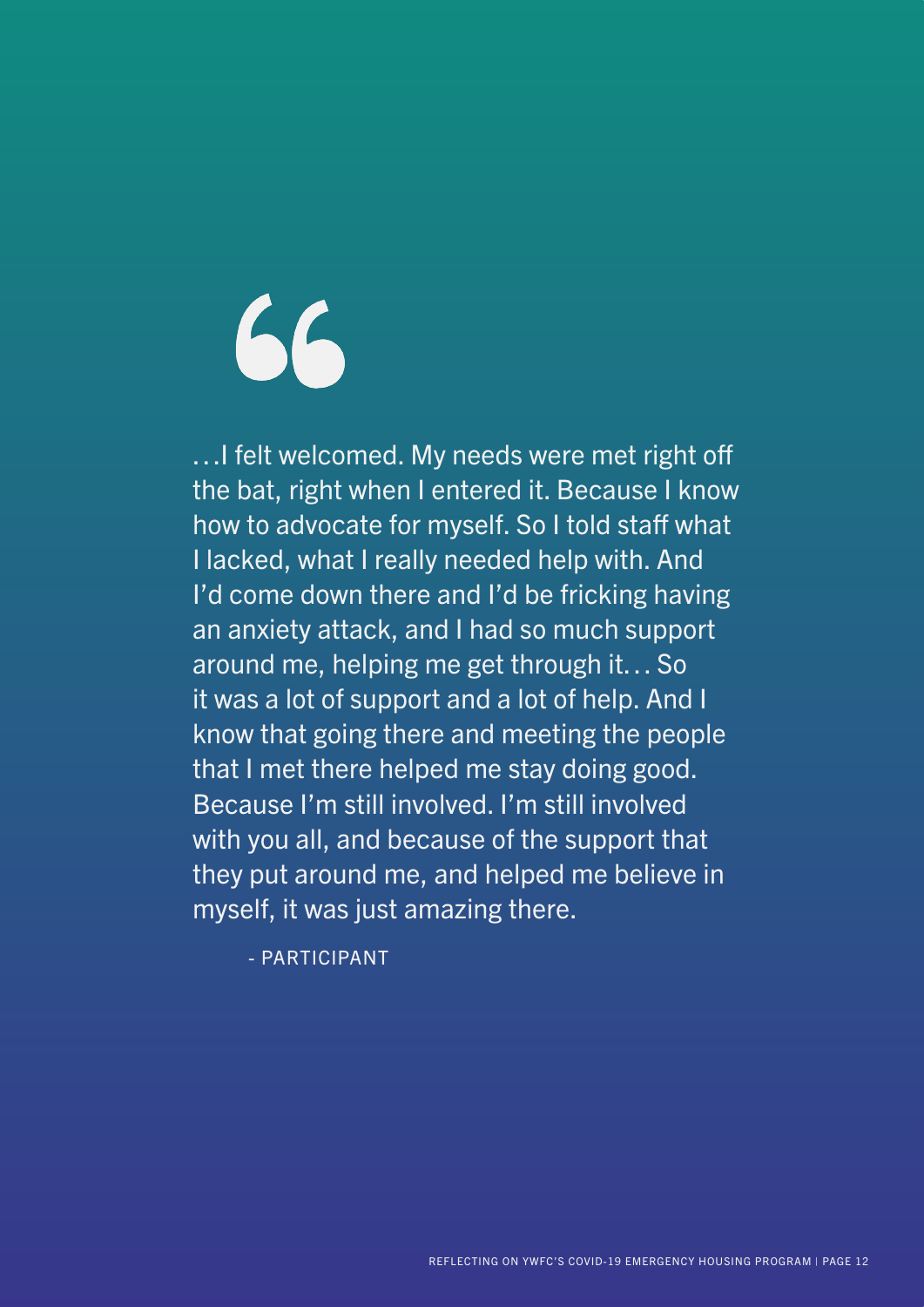effectively via notes, direct conversations, and mass text messages with all participants about when onsite visits would occur. This provided participants who could be activated or triggered by seeing the probation officers of other residents in common spaces, the opportunity to stay in their rooms or choose to be off site during these times. In this way, we were able to balance meeting everyone's needs for safety.

- Through our partner, La Casa de las Madres, a domestic violence counselor was assigned to people who wanted this specific support as a way of creating wraparound support for participants leaving such situations. La Casa's input was also crucial for helping us maintain effective confidentiality practices for our residents and providing referrals to us for residents who might be good fits for the program, and provide an increased number of services for our monolingual Spanishspeaking residents onsite.
- Participants had access to up to two sessions with a counselor weekly. We partnered with vetted counselors with solid experience supporting currently and formerly incarcerated people, people who use substances, and those building skills to cope with trauma to provide the best experiences for participants. The spectrum of support that our counselors provided ranged from weekly sessions to triage to acute crisis de-escalation and interventions for participants, which proved to be vital for participants. A third of our participants regularly engaged with our counselors, and additional residents connected with them during crisis moments. For residents who had already been involved with a therapist or counselor, we did everything in our power to connect them to their current providers via assuring them a laptop and phone so that they could attend virtual visits as well as helping them access rideshares or public transit for any in-person appointments.
- Life coaches, counselors, and the La Casa Community Outreach Coordinator also met weekly for case conferencing and program check-ins to ensure each individual's needs were being met. In this way, counselors and La Casa staff were also able to help troubleshoot and add perspectives to solutions for the needs of participants who were not engaging in counseling services directly but could benefit from additional services to support their mental health and wellness.
- The Site Director conducted weekly resident meetings to give facility and program updates for residents and create space for creative suggestions, community building, and sharing YWFC values with all participants. Weekly meetings became a touchstone for collective decision-making among residents, so they could advocate for what they needed and guide how staff could better support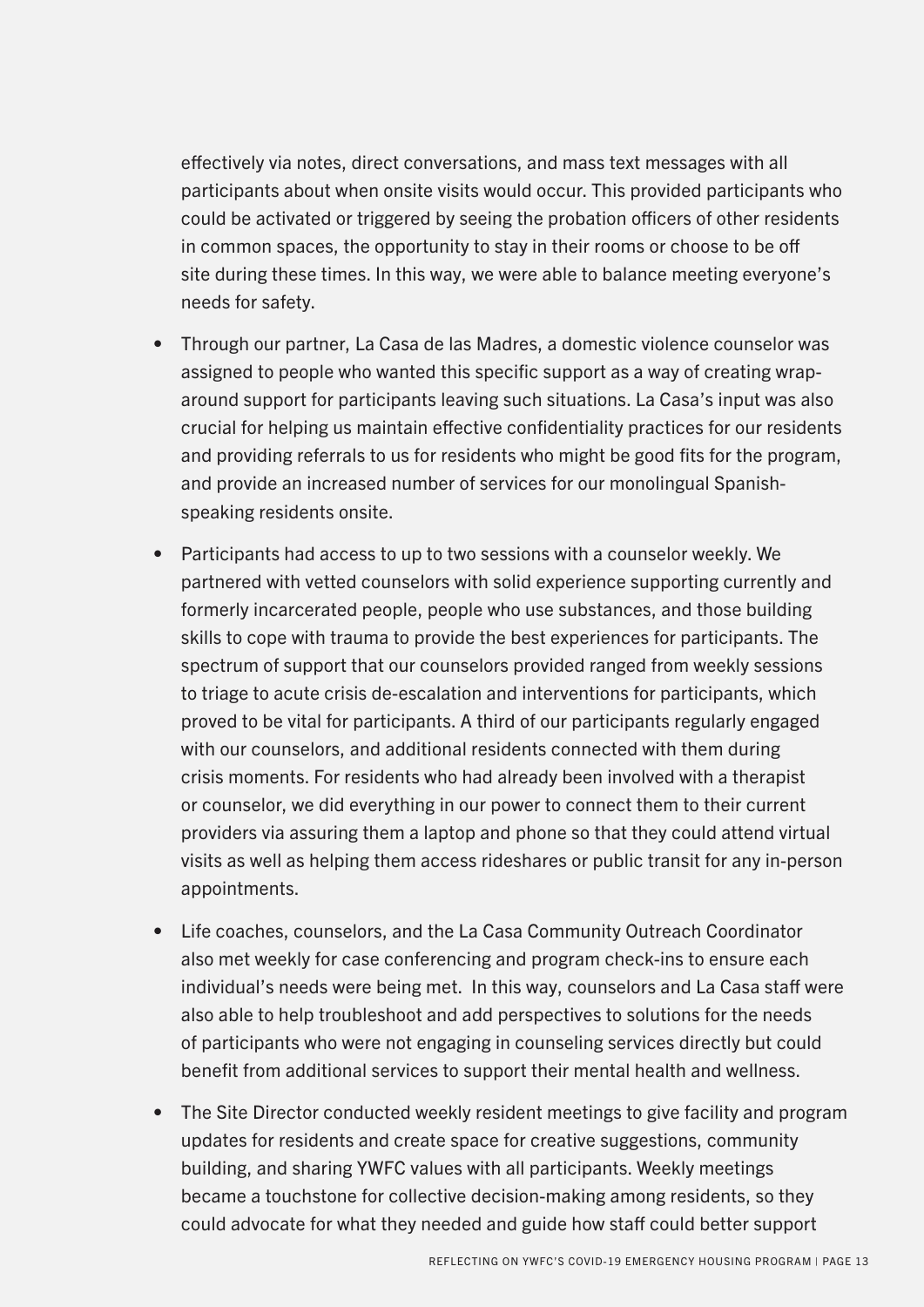them. Socially distanced yoga classes, new menu items for daily meals, and the opportunity for participants to take on leadership roles for daily meal distribution were all successful ideas for the program which came from participants during meetings. Meetings were conducted with in-person and virtual options for all residents to best support healthy and safe ways of maintaining shelter-in-place. To support the participation of residents, social distancing protocols were maintained, and mass text messages and in-person reminders were provided. For those with appointments or work schedules which caused them to miss meetings, onsite staff printed up a weekly newsletter on the Friday after meetings detailing any new decisions, policies, announcements, or additional programming and placed it on everyone's door to make sure there was consistent communication with all residents

- At the 45-day mark, life coaches checked in with participants to develop a transitional plan to work toward successfully transitioning into another housing option by the end of the program. In addition to this, another innovation born from weekly resident meetings was a series of Housing Workshops by the Site Director and other onsite staff, which allowed staff to use their personal histories of navigating housing services in San Francisco to help residents better understand their options and processes as they worked to access other housing options.
- While most self-determination coaches were working remotely, the housing program was staffed with onsite housing support workers to provide additional day-to-day troubleshooting for residents. Shifts were strategically staggered so that the program was staffed with at least one such staff member at all times. Residents would routinely stop by to greet staff, check-in about any immediate issues or needs, and often to have a conversation to break the sometimes monotonous days during the city's shelter-in-place order. Onsite staff offered inperson support for participants while making phone calls, filling out applications, or accompanying them to appointments across the city when they required inperson assistance with these needs.

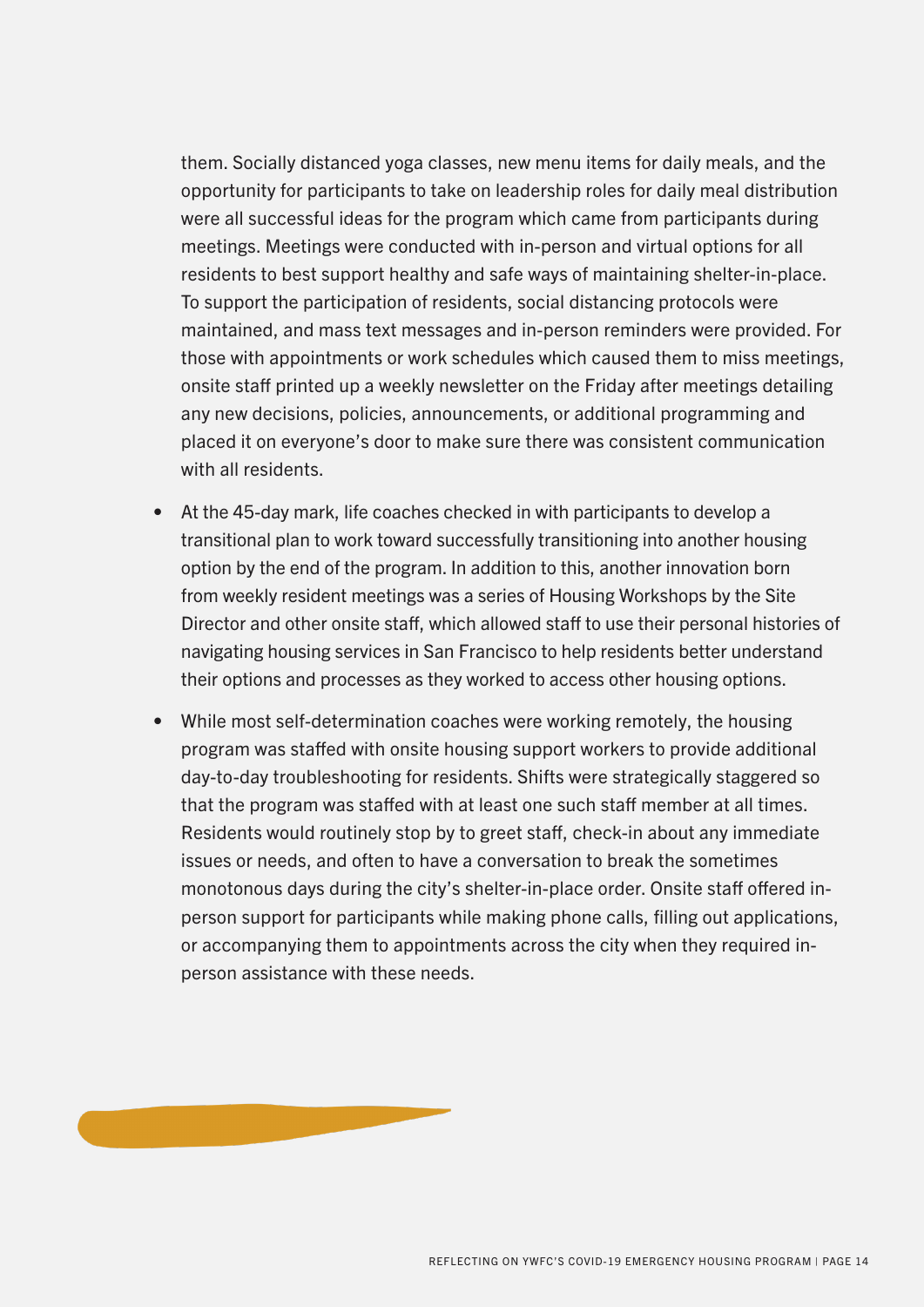#### Agreements, Safety and Accountability

Another way our Housing Program was aligned with the YWFC's values was our approach to accountability for our participants. YWFC has found that so often, housing programs reproduce many of the mechanisms of punishment and surveillance that have negatively affected the lives of our communities and perpetuate continued criminalization of communities of color, LGBTQ communities, and more. Zero-tolerance policies for engaging in substance use of any kind, threats to call the police or probation officers, room inspections, kicking out participants for minor infractions have often made many programs revolving doors for our participants who have already experienced what it is like to be treated as disposable, even by the systems that are supposed to 'help.'

As an organization dedicated to decarceration, abolition, harm-reduction, and transformative justice, we were intentional about how we talked about the program with potential participants. We were clear that the agreements we were asking them to make were about creating a collective culture of safety; knowing that as sisters and siblings, we are choosing to live together in a way that makes space for everyone's safety and dignity. We did not make threats about the consequences of rule-breaking. We did not invoke the idea that the police would be needed to solve issues because we know they do not respect the humanity of our participants.

This intention also informed how we managed conflict and moments when participants did break agreements. We made sure that we made it clear to both the building's security staff and our participants that if any issues came up, that YWFC staff should be the first set of people to contact. We created transformative justice-guided agreements with participants about how to move forward together following any incidents, and listened openly to feedback about how the program could better support their needs. In the few instances of realizing that someone was not a good fit for being able to maintain the collective culture of the space because we were not able to offer the level of support that they needed, we created plans to help participants transition into a living situation that was a better fit. Ultimately, we found that these measures made participants feel safer and more respected and empowered them to do their part in making the program a supportive place for all residents.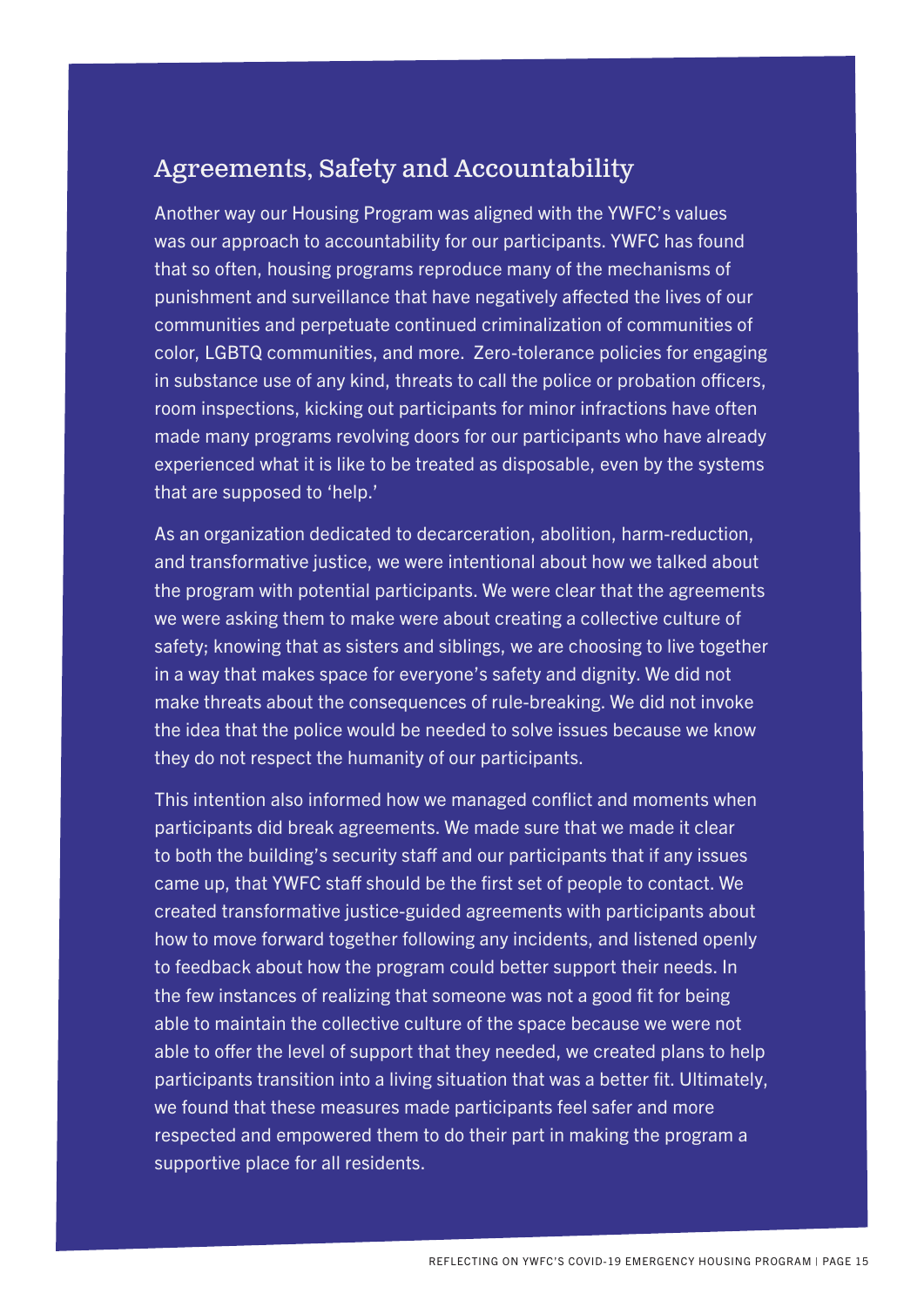## Our Participants

At the onset of the COVID Emergency Program, we realized that our model wasn't for everyone but that it would provide a supportive environment to many of our community members. We worked with community-based partners, system partners, and our networks to identify system-involved cis and trans women, trans men, and gender-expansive people who would be a good fit for this, and were currently looking for a housing opportunity due to recent release from prison or jail, domestic and gender-based violence, or who were at risk for street-based violence due to houselessness. It cannot be overstated how crucial our longstanding local partnerships were in identifying participants who would be a good fit for our work. Over the course of our first month of operation, we were able to fill our program and work with the building to secure additional beds.

#### Demographics of our 45 Participants

The age of our participants ranged from 18 to 65. 11.1% were under 20, 33.3% were in their 20s, and 28.9% in their 30s, 13.3% 40s, 6.6% 50s, and 6.6% in their 60s.

Four participants were released for long term prison sentences prior to their participation in our program.

In terms of race and ethnicity,

- 61% of participants identified as Black
- 17.4% as non-Black Latinx, Hispanic or Chicanx
- 8.7% as Asian or Pacific Islander
- $\cdot$  6.5% as White
- 4.3% as Native American
- **2.2%** as Arab

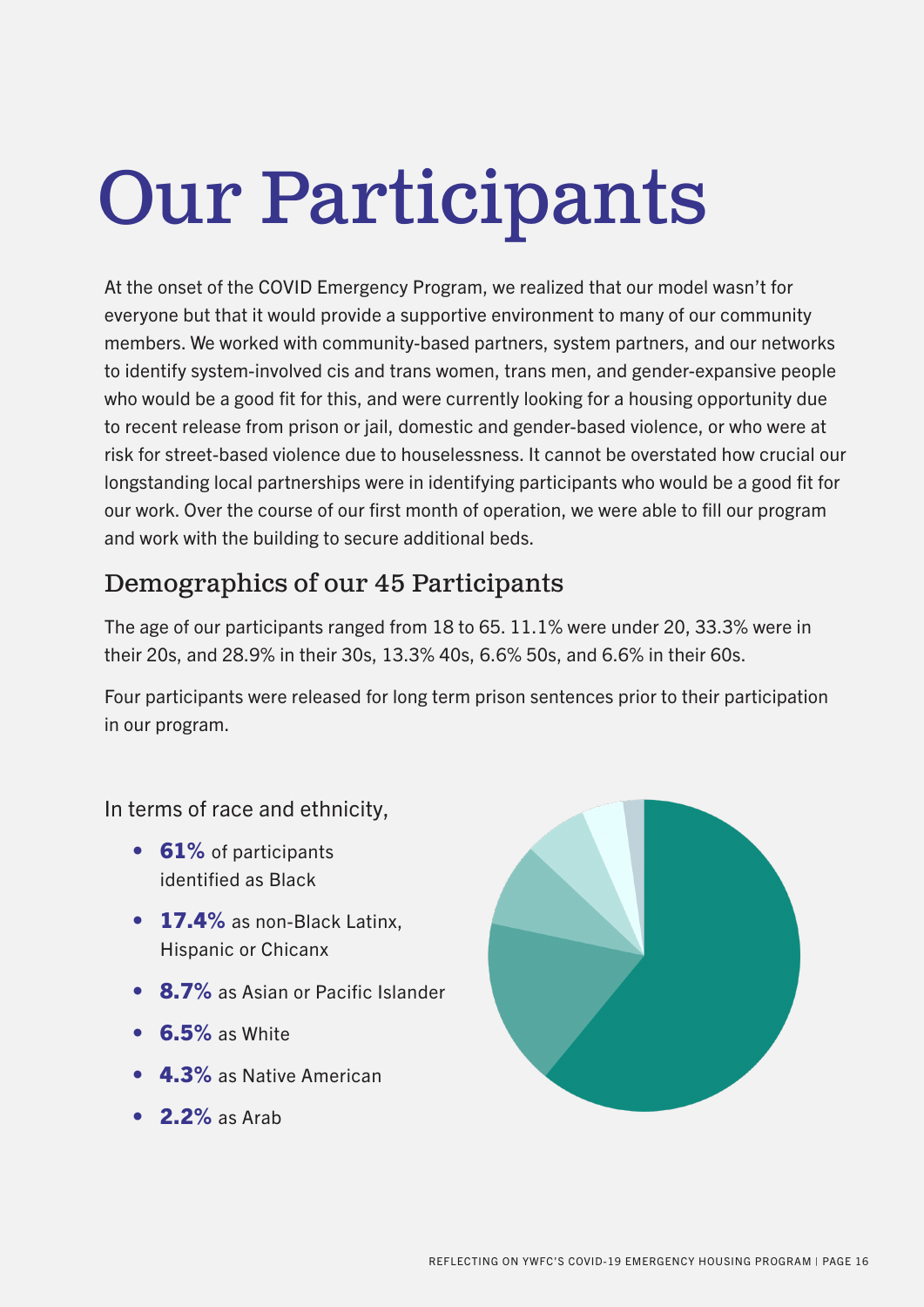In regard to gender,

- 89% identified as female
- **6.6%** identified as male
- 4.4% identified as nonbinary

Of those participants,

- 26.7% identified as transgender
- 73.3% as cisgender
- 31.1% of residents identified as  $IBQ+$
- **64.5%** as straight
- 4.4% declined to respond



#### Supporting Transgender and Gender-Expansive Residents

It is important to note that more than a quarter of our program participants were transgender people of color. For system-involved trans women and girls, trans men and boys, and gender-expansive people of all ages, admission into housing programs are incredibly difficult because of a widespread lack of organizational competency around meeting the needs of trans people, even in cities like San Francisco often lauded as LGBTaffirming. Initially, when opening our Housing Program, it was important to YWFC that all staff on site and self-determination coaches working with participants were well-versed and comfortable supporting trans participants through their unique social and medical needs. This meant making sure that the resource referrals we vetted for participants were trans-affirming, that we hired therapists who had experience and comfort working with trans and gender-expansive folks, that we identified trans-inclusive recovery groups and support groups for participants before the launch of the program, and that we had trans folks on staff to support participants about issues that they wanted to discuss with other trans people. We believe that these efforts were successful at creating a space where trans participants could live and be supported in their full dignity.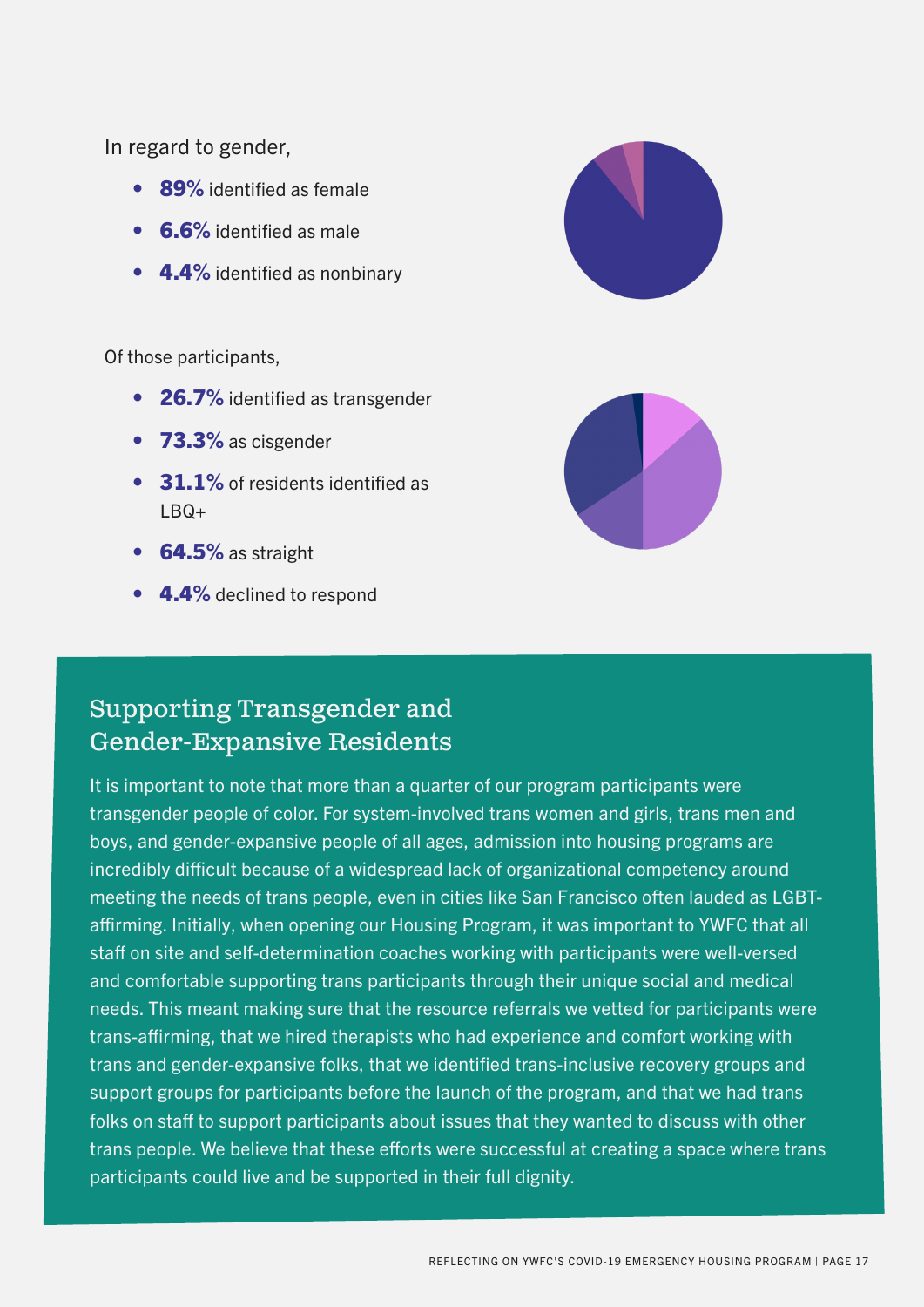### One Participant's Journey

Maya is a 21-year-old young cis woman of color and single mother who was a participant in our Emergency Housing Program. Through our community organizing network that we have built across California, one of our community organizers met Maya amid a challenging time in her life. Through a number of difficult life circumstances, she had lost custody of her children and was a victim of sex trafficking, which had deeply and negatively affected her mental health and wellbeing.

Our community organizer connected Maya to our Emergency Housing Program staff, and we did an initial screening and conversation about the program to see if she was both a good fit and interested in the kind of program that we were offering. We mutually decided that the confidential location and support we could offer would align with what made sense for her safety and self-determination. We arranged transportation and a plan with Maya to help her leave the situation she had been stuck in and make it to our housing site.

Upon arrival at the program, onsite staff conducted a formal intake process, assigned her a life coach, showed her to her room, helped her get some new clothes, and gave her a cell phone and computer. Maya was noticeably upset in her first few days at the program. She lashed out at a CPS worker on the phone in front of onsite staff and had a panic attack on site within the first few days of the program. She explained that she had been struggling with her recovery from substance use and wanted to do everything she could to regain custody of her children.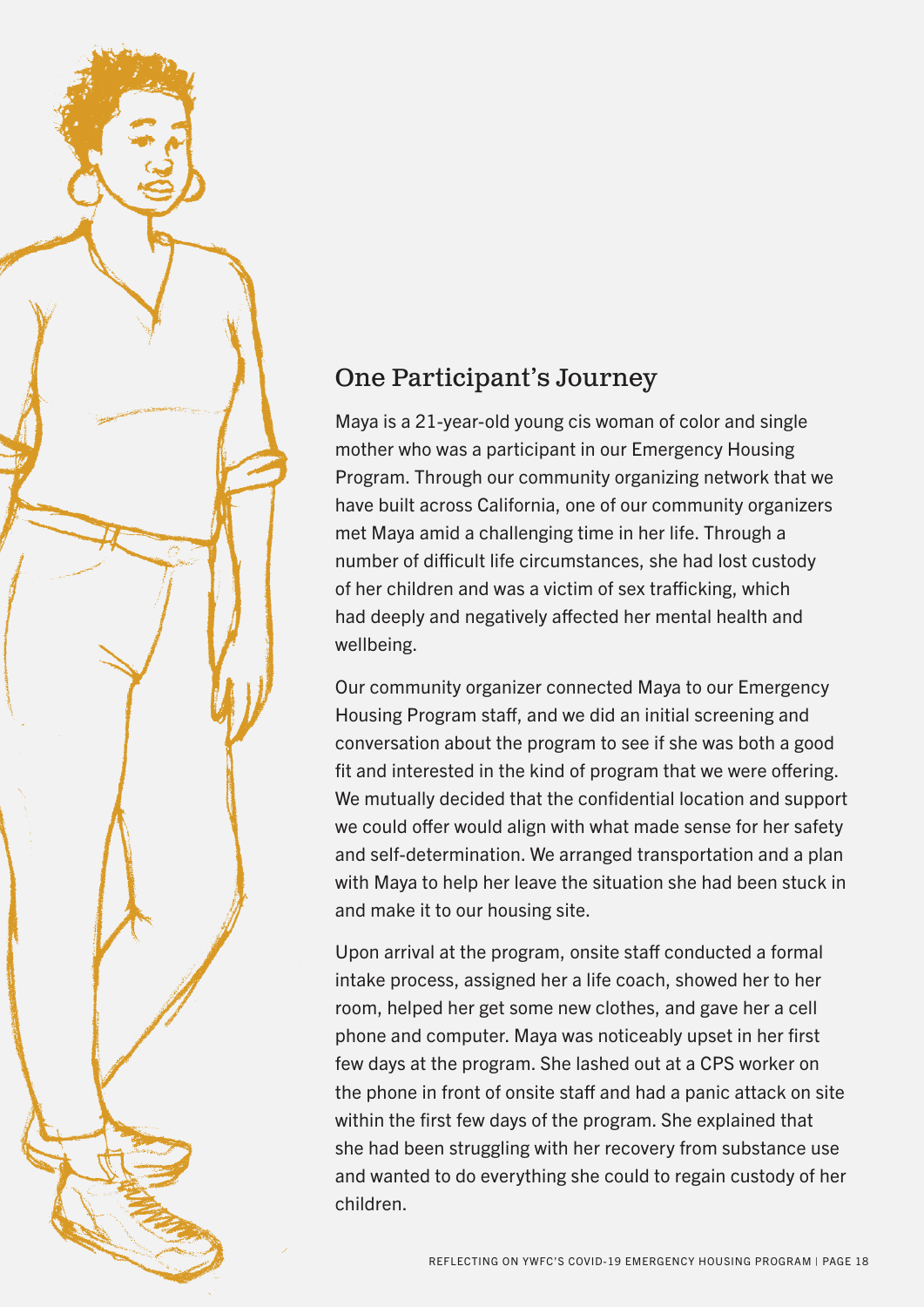Onsite staff and her self-determination coach connected her with virtual NA meetings, which she began to attend to support her sobriety. Our staff worked with Maya to engage in ongoing conversations about what it looked like to have a helpful and healthy relationship with CPS, so she could advocate for herself and be able to meet the requirements to regain custody of her children. Her coach supported her in achieving these goals by connecting her with a community partner certified in anger management courses she needed to complete as a CPS requirement. The onsite staff was able to set aside some common space in the building so she could have occasional approved visits with her children.

Within a few weeks, Maya was meeting all of the goals she had set for herself. She was regularly attending NA, she had completed her Anger Management courses and improved her relationship with her CPS worker. Additionally, she had taken on a leadership opportunity within the program by supporting the distribution of daily meals for other residents. Through another community partner, Maya was able to identify a housing option beyond our Emergency Housing Program that would allow her and her kids to live together once she regained custody. The community member who introduced her to this housing opportunity was a graduate of the program and was able to guide Maya through the application process and obtain her spot within the program.

By the end of our program, Maya smoothly transitioned into this new housing program. She has since regained custody of her children after completing all necessary CPS requirements during our program. Maya applied to be a youth fellow at the Young Women's Freedom Center, where she has become an incredible advocate, group facilitator, and community organizer working to build power for young women like her to transform their own lives, communities, and systems that have impacted their lives.

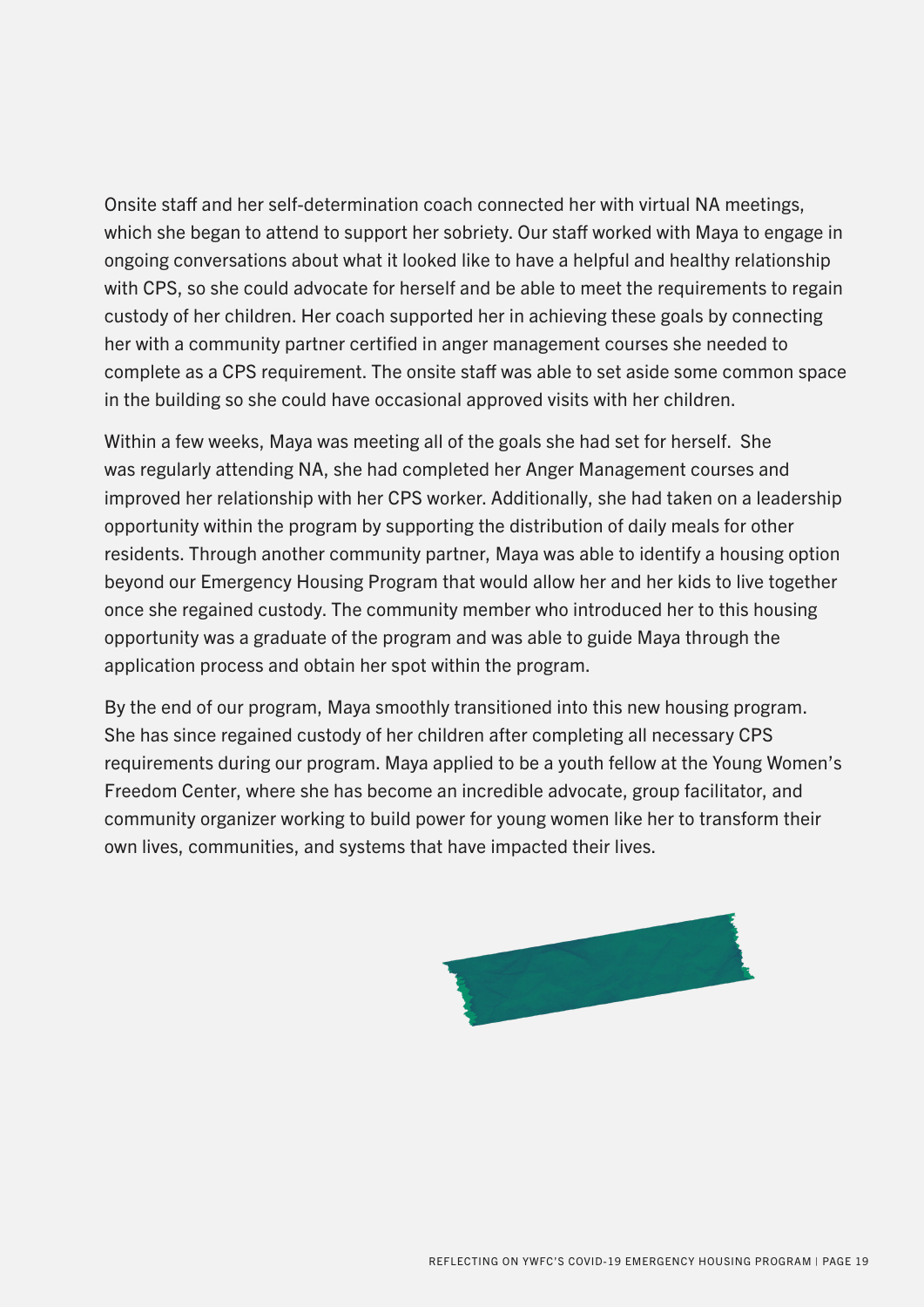$66$ 

Well I know that it was a very emergency housing, so I know it was five months. Usually programs last up to 16 months, but I wish it would have been something in that aspect, so we can have at least time to figure out where we were all going to go. Thankfully I was able to connect with another program where they offer housing, so that's where I ended up, which was awesome.

- PARTICIPANT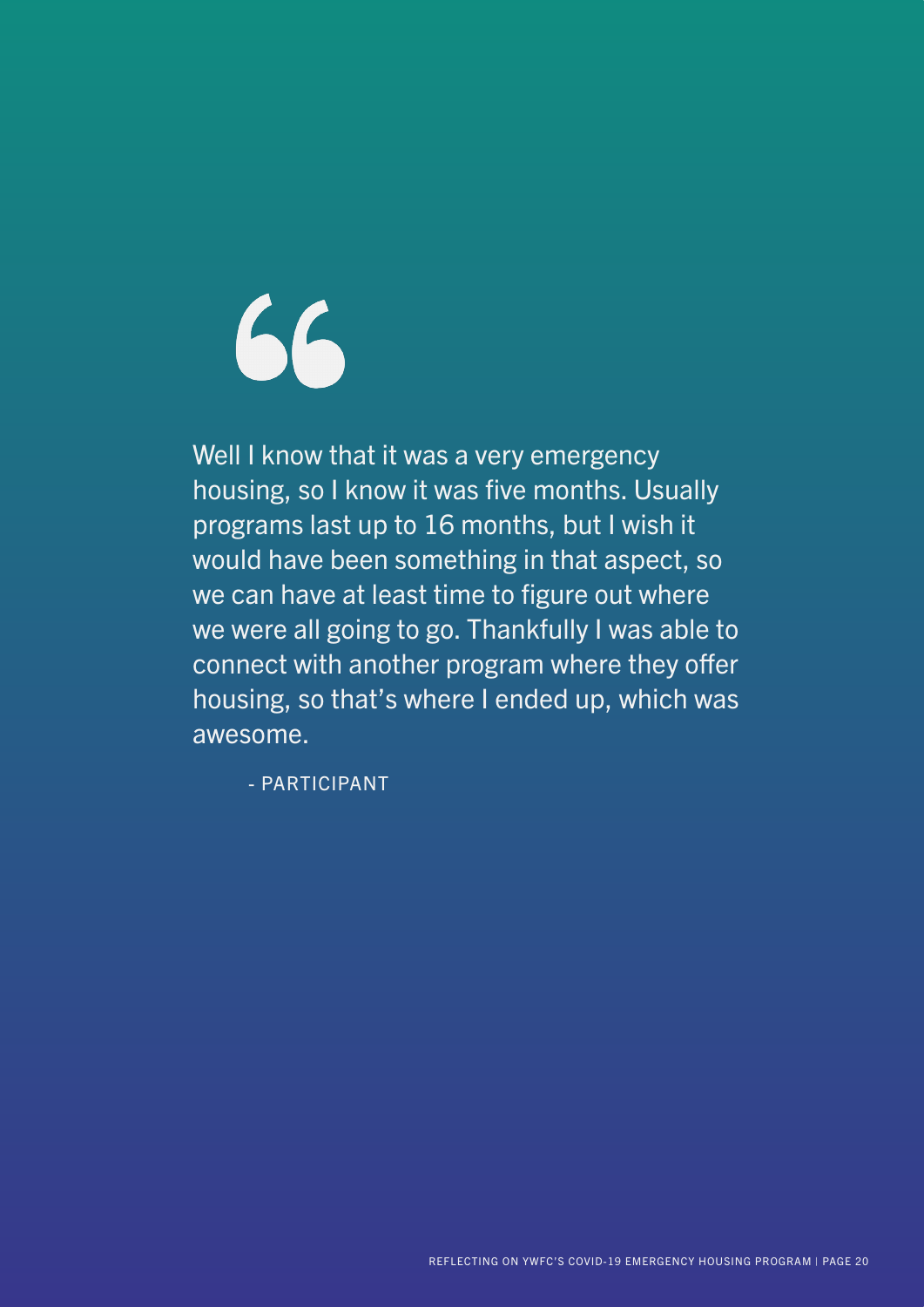## Challenges

Running an emergency housing program during an unprecedented public health crisis does not come without its obstacles. The Young Women's Freedom Center navigated a number of challenges over the course of the program. The greatest limit to our work was the restrictions on regular in-person group meetings and programming. Because of our commitment to keeping our participants and staff safe and healthy during the COVID-19 pandemic, we were unable to provide opportunities to build sisterhood/ siblinghood as a group which could have deepened the trust and connection between participants who often felt the effects of quarantine isolation in a space that was unfamiliar to them. We did our best to supplement this with continued check-ins from our staff to make sure that we met our participants' needs for emotional and physical wellbeing.

The limit on in-person programming combined with the transitional nature of the housing also created challenges in really being able to help acclimate some residents to the culture of YWFC and how we do the work that we do. Some participants, especially adults who had not been recently released from prison, were acclimated to interacting with service-provision-based models of care. Participants requested accommodations, and the staff provided them. Our model was much more participatory and centered on residents' willingness to make decisions and complete processes for achieving their goals. Onsite staff found that it was harder to get older participants to move out of crisis and survival mode when it came to an understanding of how our work at the housing program functioned. At the same time, younger residents and residents who had been recently released from prison were more willing and able to move into better understanding our framework and methodology in moving forward with the work. We believe that circumstances that would allow for greater in-person community-building work in a program with a longer duration would have allowed older residents to become more comfortable with the frameworks of our program.

Our other biggest challenge, named by both staff and participant feedback, was that a 90-day program was simply not long enough. By the time some participants were able to feel safe and supported enough to do the work of achieving their goals, there was already pressure to find a new place to live after our program ended. This was compounded by the reality that our housing option had a level of autonomy, privacy, and amenities that participants would, for the most part, not be able to find in most other housing options available in the city, making some more reluctant to put effort into leaving. Were we able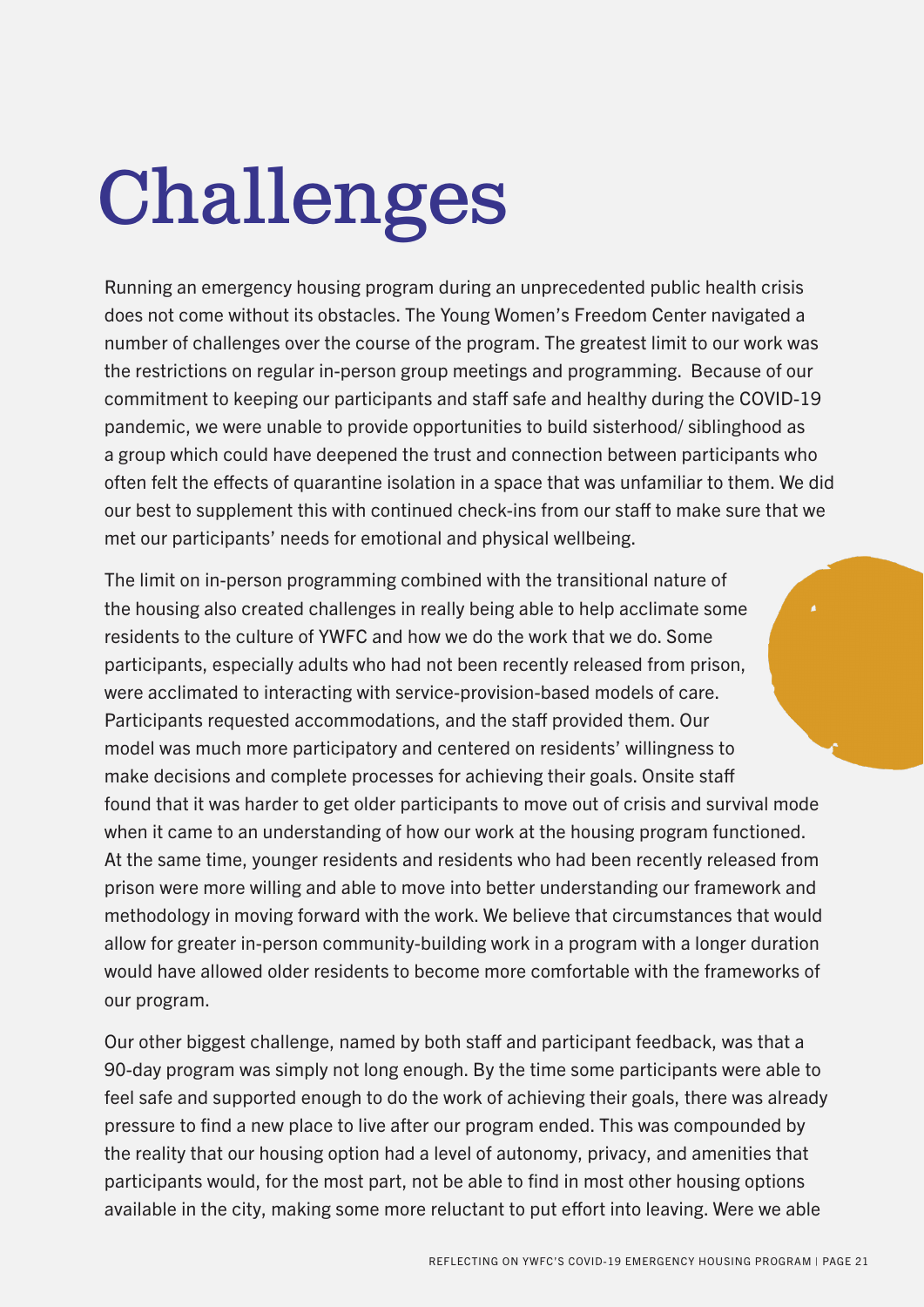to create a year-long program on the same model, our capacity to support our participants would only have grown.

Our final set of challenges came with figuring out the appropriate structures for staffing the program to best support the program model and our participants. The staffing structure initially was quite limited, including a Resident Manager, visiting onsite staff to set up the program, offsite referral coordinator, and two offsite self-determination coaches. We quickly realized that the amount of onsite coordination necessary was far too significant for having only an onsite Resident Manager. We instead brought on a Site Director to formally interface with building staff, parole and probation officers, and partnering organizations, with some coaches more actively working on site. This was eventually expanded to include onsite housing support workers who filled the gaps in support that could not be met due to capacity by the Site Director or offsite self-determination coaches. Having been able to experiment with different models in this period allowed us to clarify what level of support is necessary on a day-to-day basis for an effective housing program based on our values.

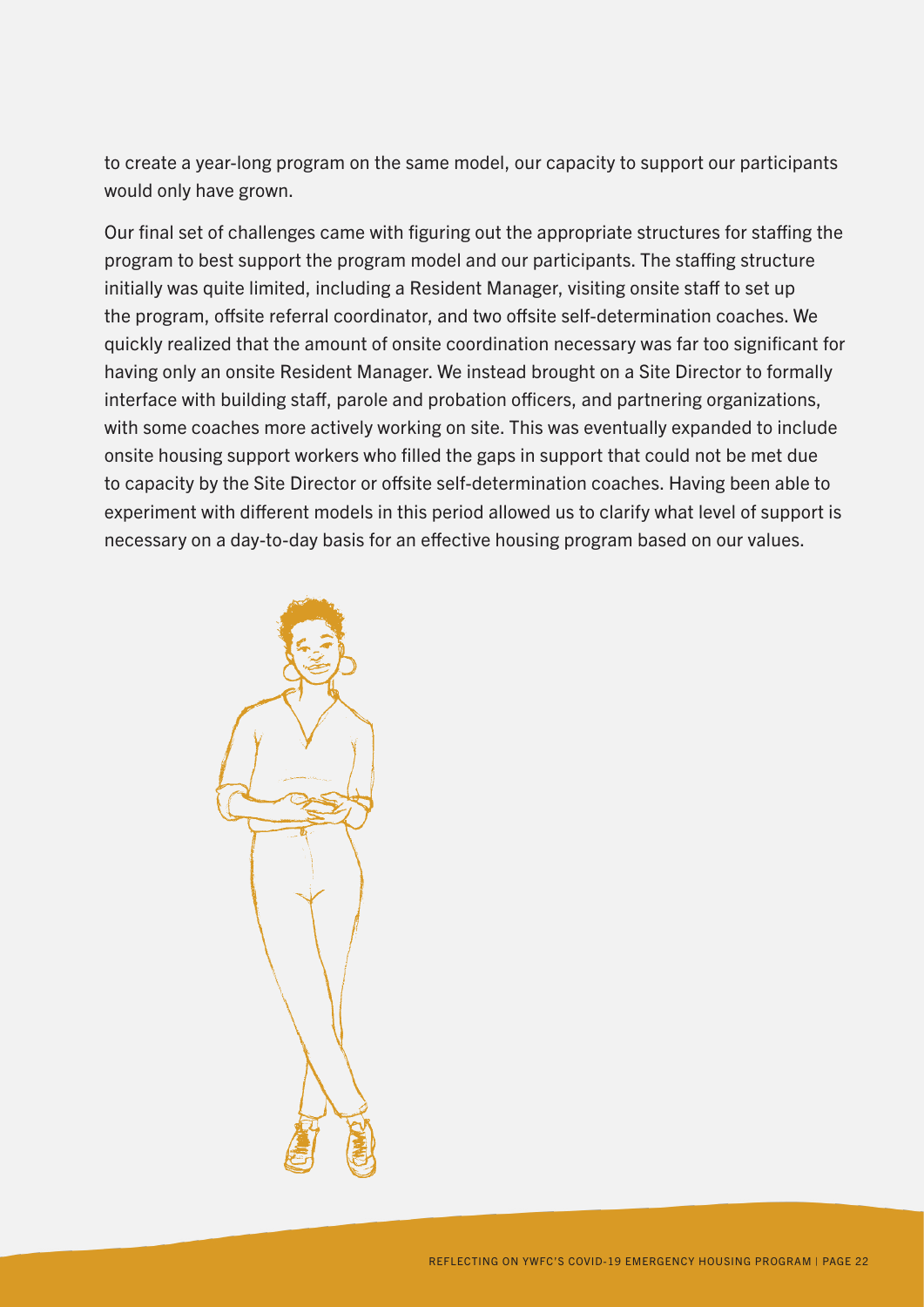## Successes

Despite our challenges, the COVID Emergency Housing Program was largely successful according to our own goals and the goals of our participants. We were able to provide housing from May to October 2020 for 45 participants, 93% of whom secured a place to stay after our program. In discussing what factors were most crucial to success for our program with our participants and staff, a set of common themes emerged:

#### Our focus on self-determination:

Our programming supported participants in achieving their own goals that they set for themselves. We trusted that our participants were the experts about what they needed in order to thrive. Participants said they appreciated the support of our staff in deepening their personal leadership and that programming was centered around their needs rather than us imposing our ideas about what they needed. They appreciated being met where they were in life and choosing how to best move forward with the support of the available resources.

#### Our staff:

Having onsite staff and life coaches that had shared life experiences with participants, commitment to our principles, critical consciousness, and cultural competency and knowledge to support a broad diversity of participants including trans and genderexpansive communities, survivors of domestic violence, and women recently released from long-term sentences in prison was crucial to participants feeling seen, heard and understood. Programs are frequently only as effective as the investment both participants and staff put into them. Our participants discussed that staff helped them in their goals and truly cared about their wellbeing during a difficult time.

#### The space:

Housing programs rarely afford the level of personal space that the hotel space allowed us to provide. For survivors of violence and trafficking, houseless young people, women recently released from prison, and trans people, a lack of privacy and a space to call their own is a significant barrier to feeling safe, supported, and able to achieve their goals on their terms. Many participants cited being able to have their room, bathroom, and privacy to focus on themselves as a major factor that enabled them to feel most comfortable in our program and focus on their personal success.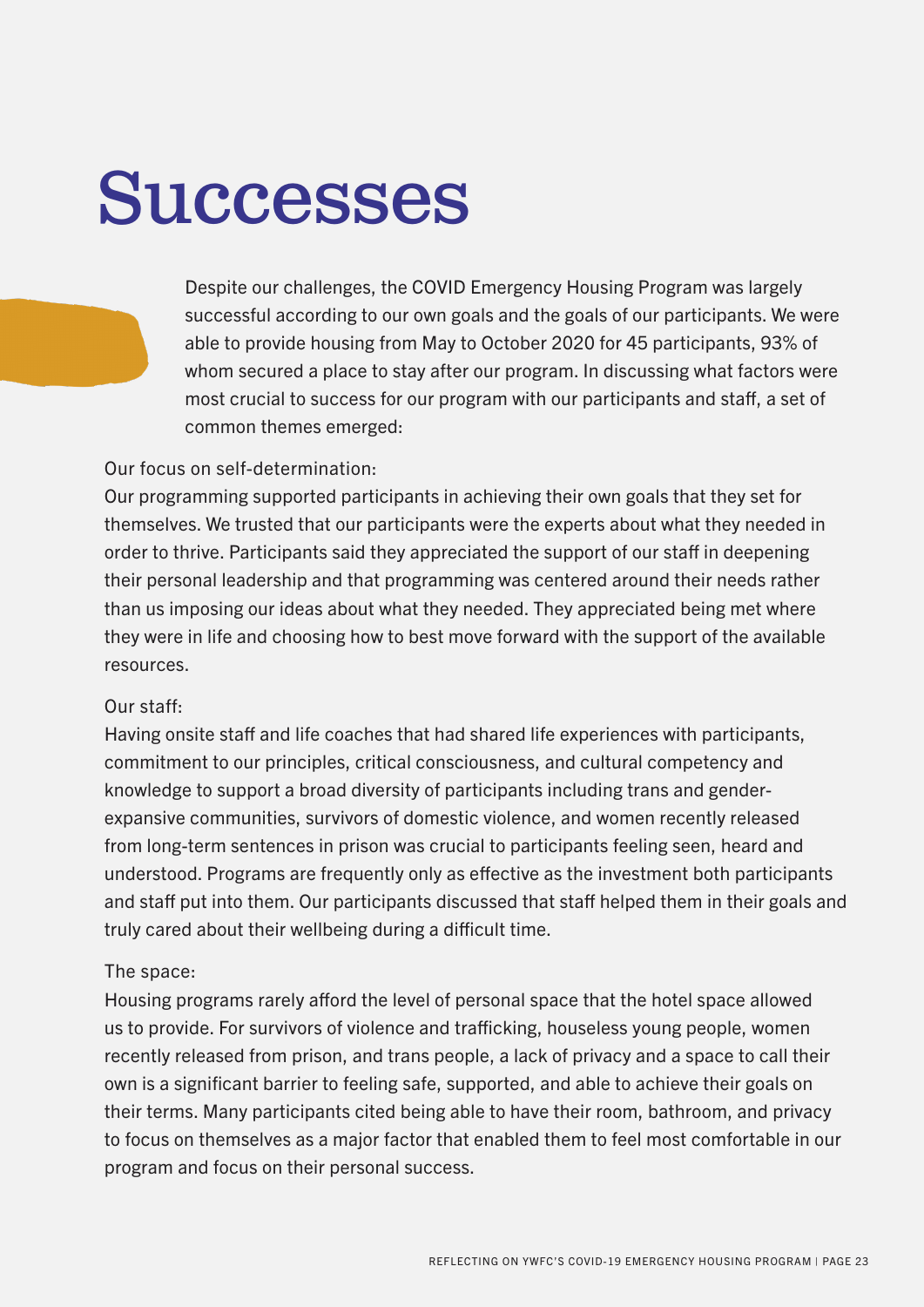66

I went to that program and after that found my own place and I started working. I was working in a kitchen now I'm going to my new job on Monday, and it pays more money than minimum wage. Because I been through that. I been through y'all's program, and it helped me out, just to get what I needed to go out. I used it as a step. Because when I was there, all my stuff gone, taking care of business, and handling my stuff. And I used to always connect with you and I'd say, 'Girl, I need help with this.' You'd say, 'Okay, I'll help you.''

- PARTICIPANT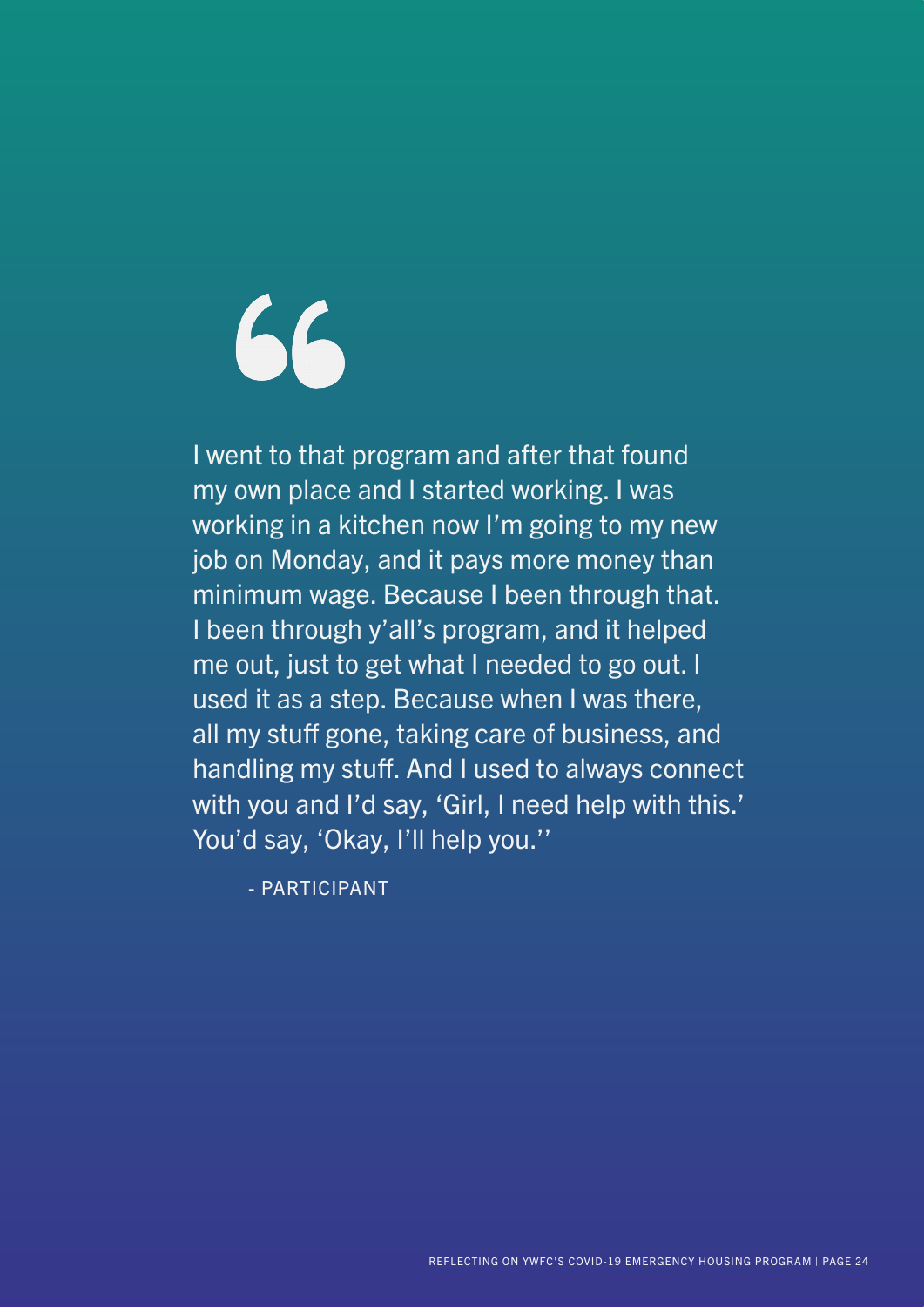## A Long Term Vision

"We have a right to permanent, safe and affordable housing that does not feel like the institutions that have harmed us. We deserve homes where we can rest, be at ease and are safe, can raise our children and build our families. We have a right to be part of deciding our placement within jails, prisons, transitional housing, foster care and/or group homes, including transferring to other facilities or placements."



#### - FREEDOM CHARTER

Though our program has ended, we are only beginning our journey toward a world of more safe and supportive housing models. YWFC's COVID-19 Emergency Housing Program and its success have opened the door to reimagined liberatory possibilities for what both transitional and permanent housing can look like. While our program was temporary, it provided an enduring example of what can be achieved for our communities when our work is centered around their self-determined needs and leadership. We know that the housing models that already exist have failed our families and communities and often recreated systems of harm in their lives, maintaining cycles of personal and generational trauma within our communities. We believe that if a similar program could be operationalized at a similar site permanently and could extend its duration to one year rather than 90 days, that such a model could revolutionize how we understand supportive transitional housing. If we can successfully move beyond the COVID-19 pandemic and allow greater access to onsite programming, we would have even greater possibilities.

However, one model of a more liberatory transitional housing space is not a panacea for all of the issues that we face. We are invested in using the information and feedback that we have gathered during our COVID-19 Emergency Housing not only to one day build a more permanent version of this model but to build visions for what a variety of different housing options could look like to meet the needs of our people, including housing specifically for our youth, permanent long-term housing for our communities, informed by what is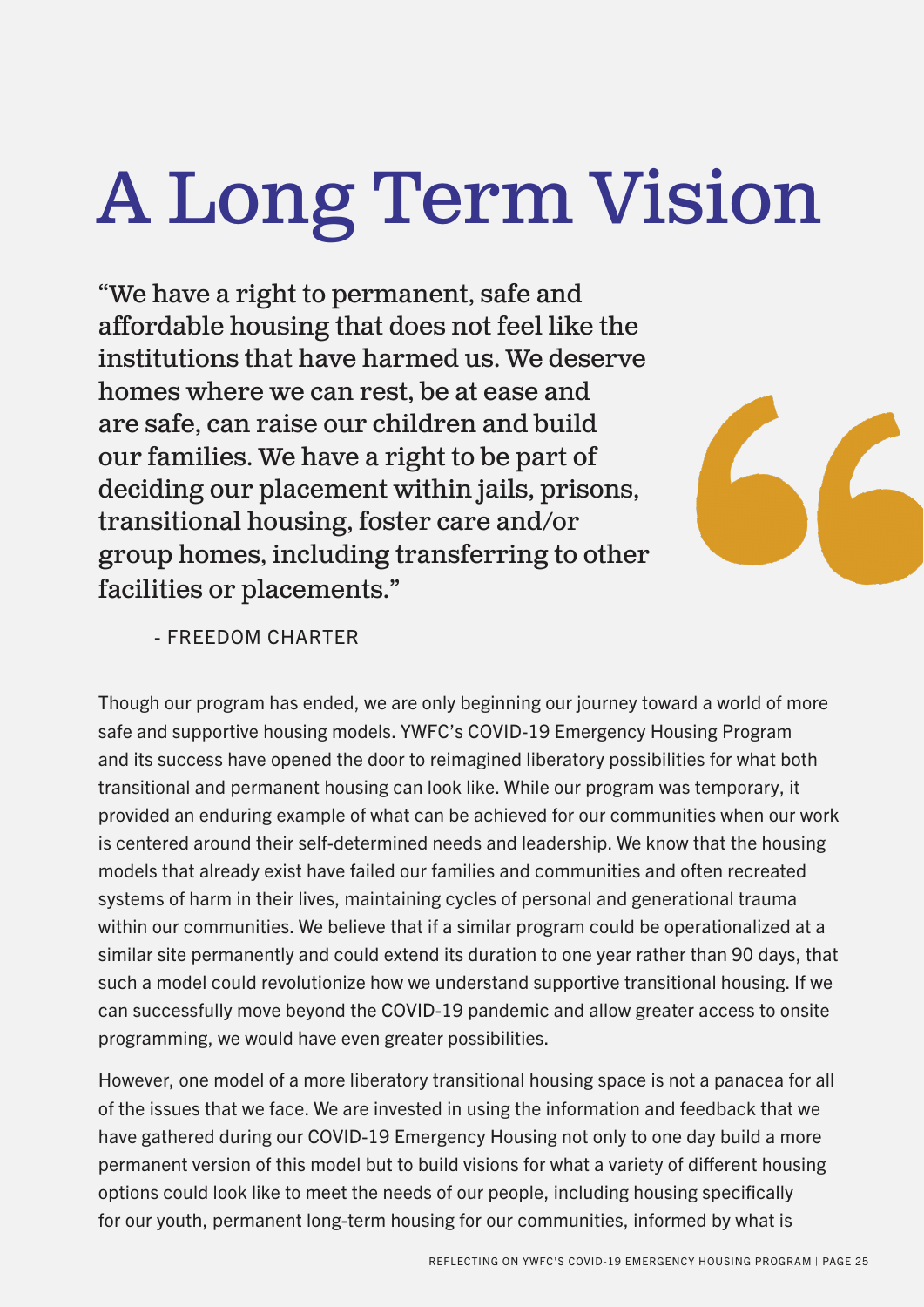most needed at a local level. We also know that any housing efforts must necessarily be paired with efforts to create greater economic opportunities for those who have been systematically denied the ability to access them. YWFC envisions these options as a part of a greater strategy for housing justice in our communities. Programs for rental assistance, homeownership support, eviction protection efforts, and universal basic income models are integral pieces of our long-term vision for ensuring that we are meeting our Freedom2030 goal of safe, permanent, and affordable housing for all.

These visions of a liberatory housing framework are leading YWFC towards conducting a greater study into what resources, training, and investment in staff and programming allow a more comprehensive strategic investment to be feasible and truly succeed in the long term. We are committed to building on our efforts to provide safe and sustainable housing rooted deeply in the wisdom, lived experiences, and self-determination of our communities, to eventually provide more permanent housing programs to meet the needs of our people best. We hope that such a study will yield new blueprints for long-term housing, interventions, and capacity-building opportunities for existing housing programs to better center the dignity of their participants and other critical interventions for our communities in the years to come.

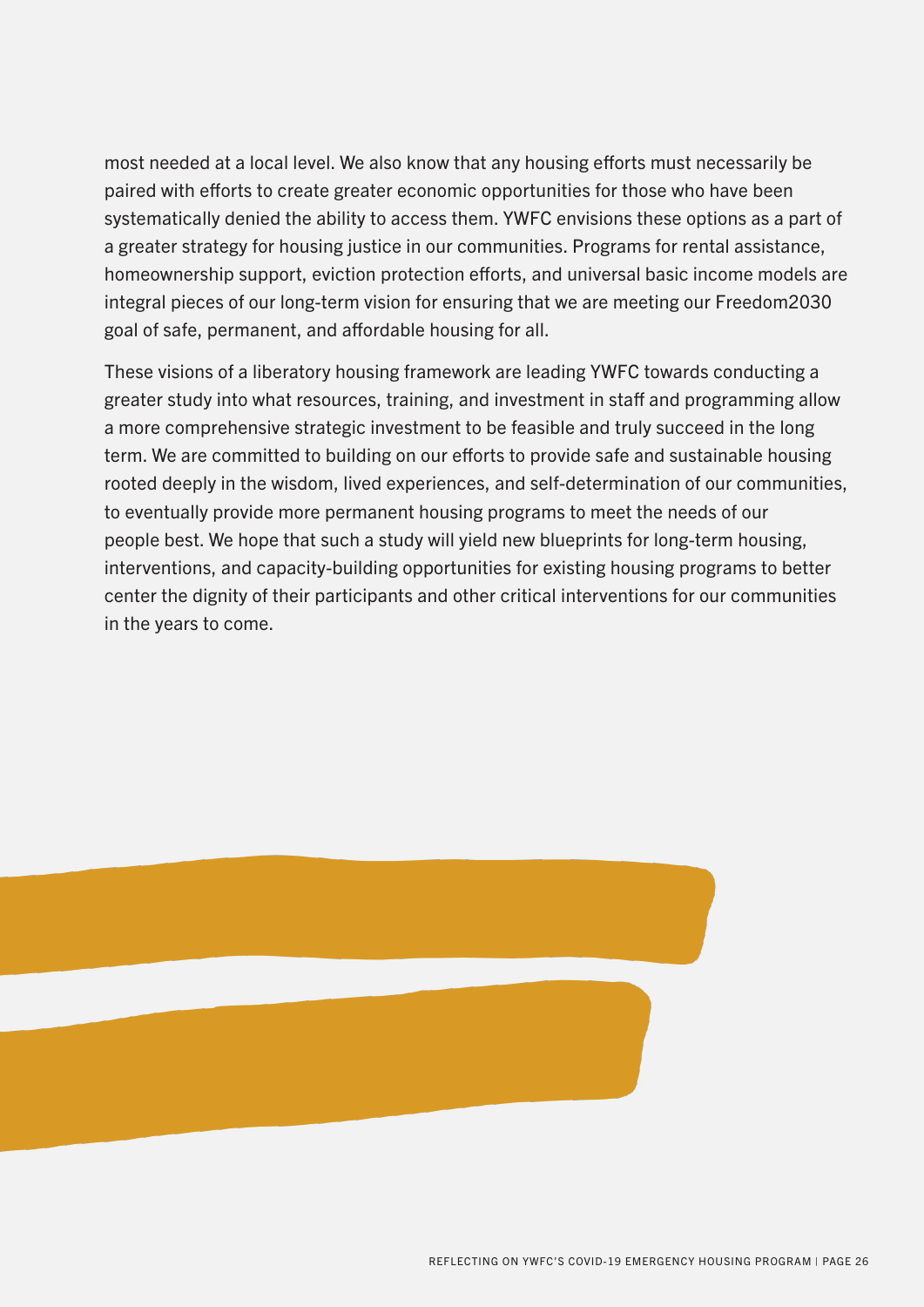66

I feel like they should open up more programs, like they was saying, to help more people. Especially in San Francisco area, because it's a lot of homeless, it's a lot of people that need resources, and that's not really getting the resources that they need. So I feel like if they open more programs like this, it will really help out a lot. It will give people more jobs, and it will help people out.

- PARTICIPANT